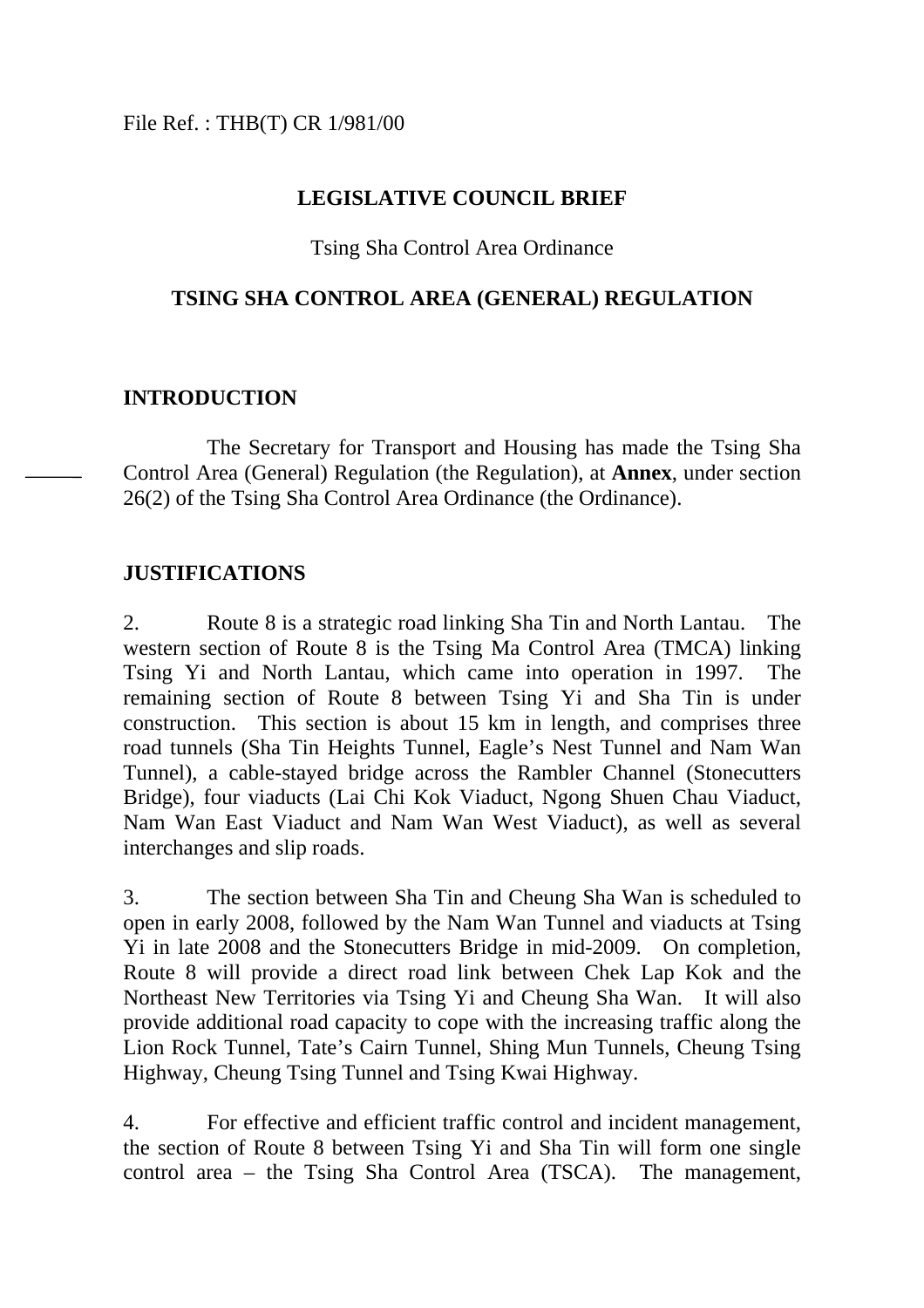operation and maintenance of the TSCA will be outsourced to an operator through open tender. This is similar to the arrangement for the TMCA. The ownership of the whole of Route 8, including both the TMCA and the TSCA, will remain with the Government.

5. The Ordinance was published in the Gazette on 6 July 2007. Section 26(2) of the Ordinance empowers the Secretary for Transport and Housing to make regulations in relation to the control and regulation of the TSCA, including functions of an operator in the management, operation and maintenance of the TSCA, classification and design of traffic signs, regulation of vehicular and pedestrian traffic and passengers on vehicles, etc.

# **TSING SHA CONTROL AREA (GENERAL) REGULATON**

- 6. The Regulation
	- (a) provides for the control of traffic in the TSCA, including provisions relating to traffic signs, light signals and road markings, temporary speed limits, the closure of roads or traffic lanes that lead to a toll booth, general restrictions and prohibitions, the carriage of dangerous goods and the manner of driving in tunnels;
	- (b) provides for the carrying out of road works in the TSCA;
	- (c) contains provisions relating to the methods of collection of tolls for the use of the toll area in the TSCA and connected matters;
	- (d) contain provisions relating to large vehicles that require permits for passage through the TSCA, approvals for driving on closed roads in the TSCA, escort of vehicles in the TSCA and exemptions from the Regulation or certain provisions of the Road Traffic Ordinance (Cap. 374) under certain circumstances; and
	- (e) prohibits certain miscellaneous acts in the TSCA (including the painting or affixing of posters, etc., tampering with installation, etc. and trespass).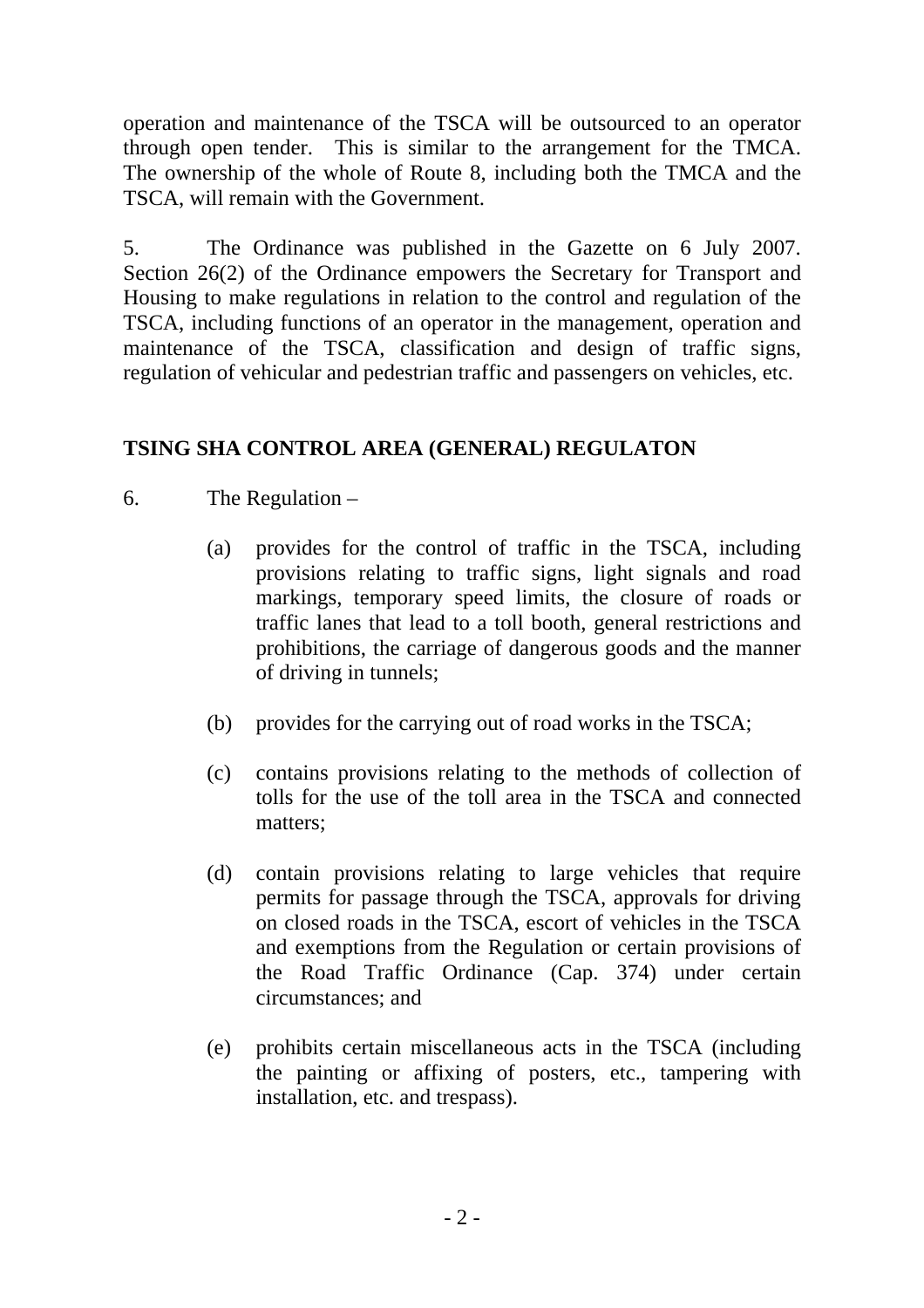# **LEGISLATIVE TIMETABLE**

| 7. | The legislative timetable is as follows $-$ |                  |
|----|---------------------------------------------|------------------|
|    | Publication in the Gazette                  | 23 November 2007 |
|    | Tabling at the Legislative Council          | 28 November 2007 |

# **COMMENCEMENT**

8. The Regulation shall come into operation on a date to be appointed by the Secretary for Transport and Housing by notice published in the Gazette.

# **IMPLICATIONS OF THE PROPOSAL**

9. The proposals are in conformity with the Basic Law, including provisions concerning human rights. They do not affect the binding effect of the Ordinance. The proposals should have no economic, productivity, environmental or sustainability implications.

10. We have briefed Members on the financial and civil service implications of the TSCA vide the Legislative Council brief submitted for the Ordinance. There are no additional financial and civil service implications for the Regulation.

# **PUBLIC CONSULTATION**

11. We briefed the Legislative Council Panel on Transport on the major provisions of the Ordinance and its subsidiary legislation on 26 January 2007. Members did not raise objection to the relevant legislation.

# **PUBLICITY**

12. A spokesman will be available to answer media enquiries.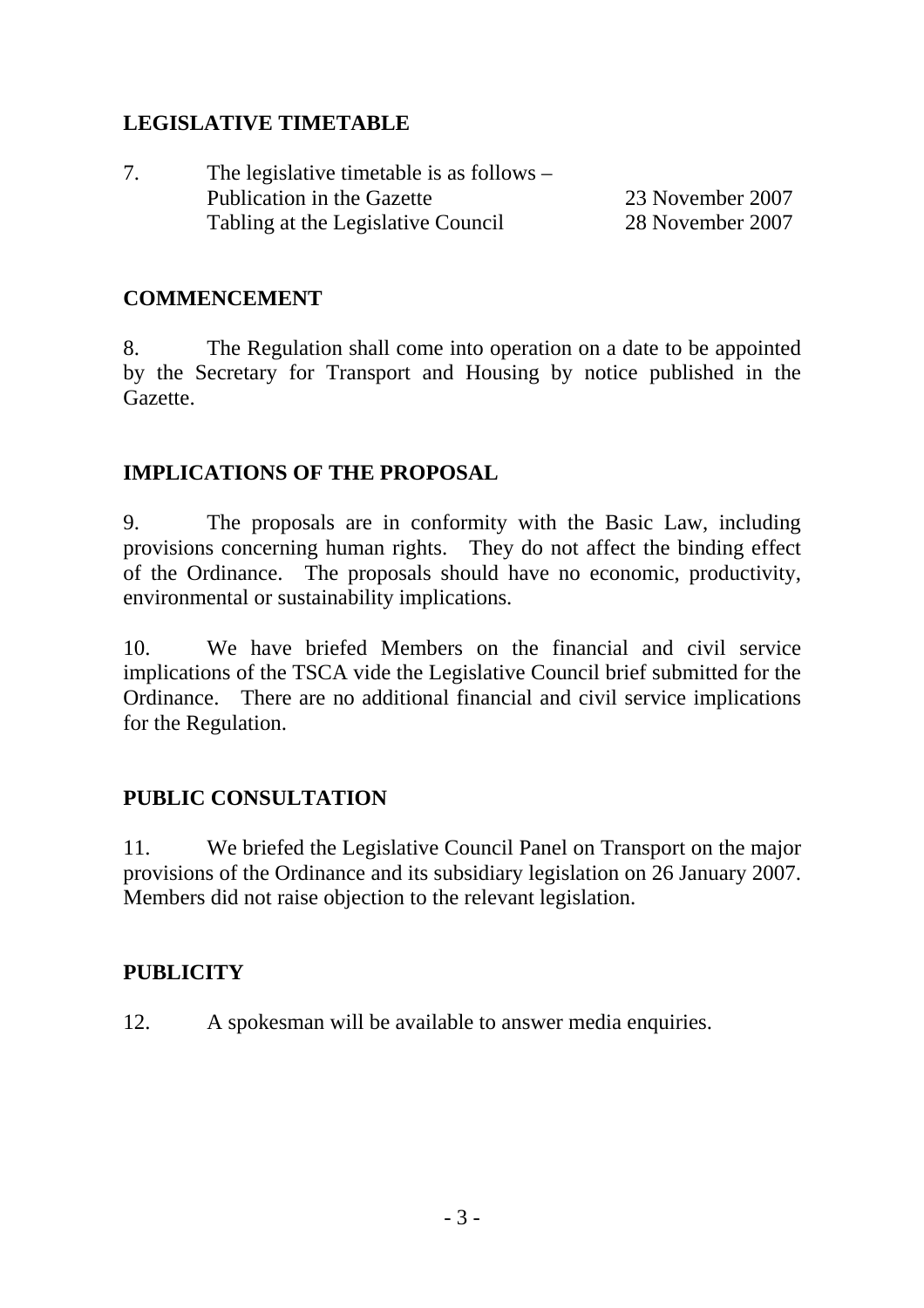# **ENQUIRIES**

13. Any enquiries concerning this brief can be directed to Miss Rosanna Law, Principal Assistant Secretary for Transport and Housing, at 2189 2182.

**Transport and Housing Bureau November 2007**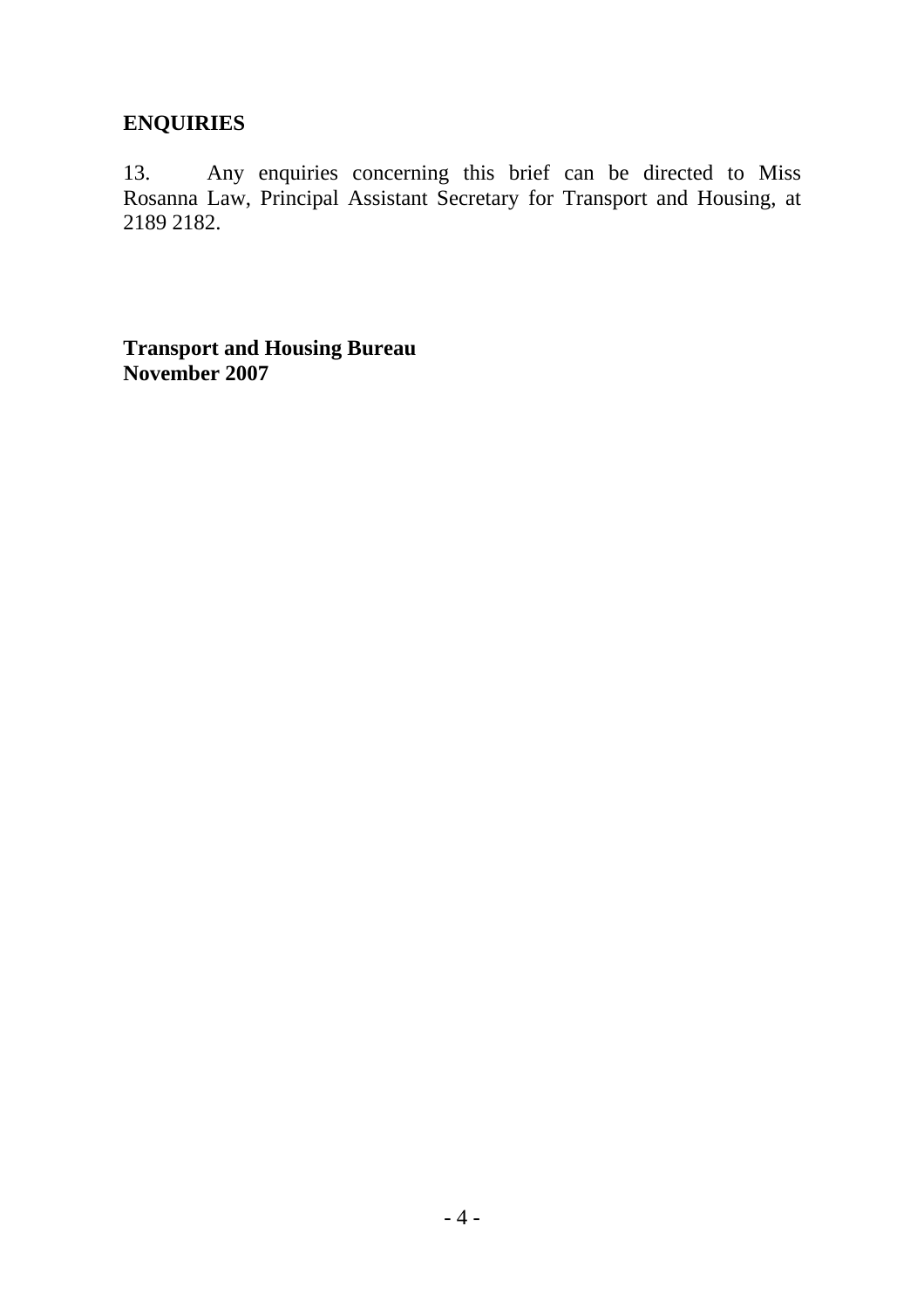# **TSING SHA CONTROL AREA (GENERAL) REGULATION**

#### **CONTENTS**

Section Page

# PART 1

#### PRELIMINARY

|        | Commencement   |  |
|--------|----------------|--|
| $\sim$ | Interpretation |  |

# PART 2

#### TRAFFIC CONTROL

| Prescribed traffic signs, prescribed light signals and prescribed road<br>markings                           | 3 |
|--------------------------------------------------------------------------------------------------------------|---|
| Power to remove unapproved traffic signs, light signals and road<br>markings                                 | 4 |
| Variation to prescribed traffic signs, prescribed light signals and<br>prescribed road markings              | 4 |
| Toll booth not in use                                                                                        | 5 |
| Obligation to comply with prescribed traffic signs, prescribed light<br>signals and prescribed road markings | 5 |
| Temporary speed limits                                                                                       | 6 |
| Closure of roads                                                                                             | 7 |
| General restrictions                                                                                         | 8 |
| General prohibitions                                                                                         | 9 |
|                                                                                                              |   |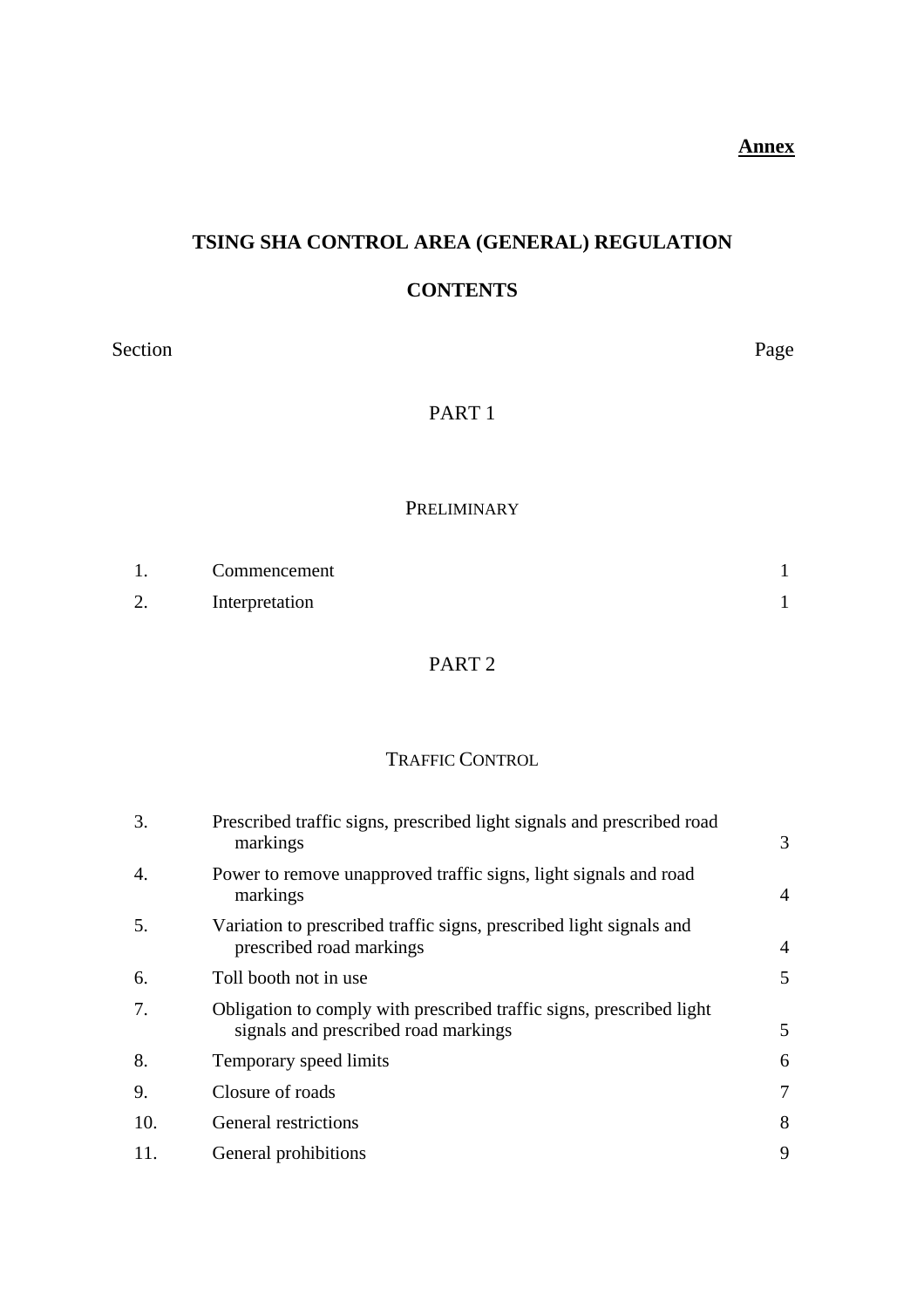| 12. | Prohibition against vehicles carrying dangerous goods       | 10 |
|-----|-------------------------------------------------------------|----|
| 13. | Traffic confined to nearside lane or middle lane in tunnels |    |

# PART 3

#### ROAD WORKS

| 14  | Road works in Control Area                                |    |
|-----|-----------------------------------------------------------|----|
| 15. | Persons and vehicles in connection with express way works | 15 |
| 16. | Display of road works permit                              | 16 |

# PART 4

# TOLL COLLECTION

| 17. | Toll tickets                                                              | 16. |
|-----|---------------------------------------------------------------------------|-----|
| 18. | Automatic toll collection facilities                                      | 16  |
| 19. | Prohibition against interference with or falsification of electronic toll |     |
|     | passes                                                                    |     |

# PART 5

# PERMITS, APPROVALS AND EXEMPTIONS

| 20. | Vehicles requiring permits                                   |     |
|-----|--------------------------------------------------------------|-----|
| 21. | Approval for driving on closed roads                         | 19  |
| 22. | <b>Escort of vehicles</b>                                    | 19  |
| 23. | Exemptions from this Regulation                              | 20  |
| 24. | Exemptions from certain provisions of Road Traffic Ordinance | 22. |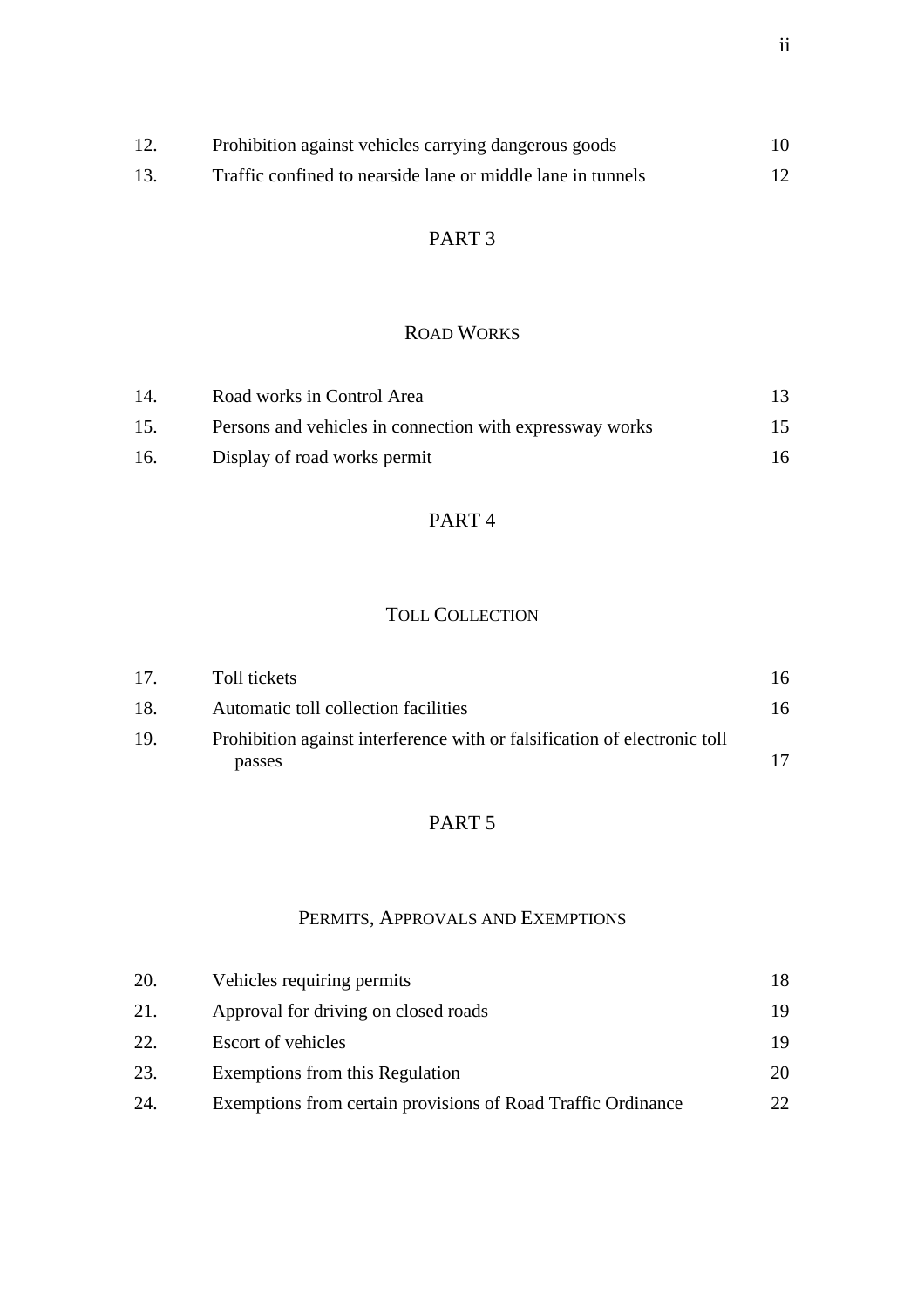# PART 6

#### MISCELLANEOUS OFFENCES

| 25.      | Painting or affixing poster, etc.                                                  | 22.          |
|----------|------------------------------------------------------------------------------------|--------------|
| 26.      | Tampering with installation, etc.                                                  | $22^{\circ}$ |
| 27.      | <b>Trespass</b>                                                                    |              |
| Schedule | Prescribed traffic signs, prescribed light signals and prescribed<br>road markings | 24           |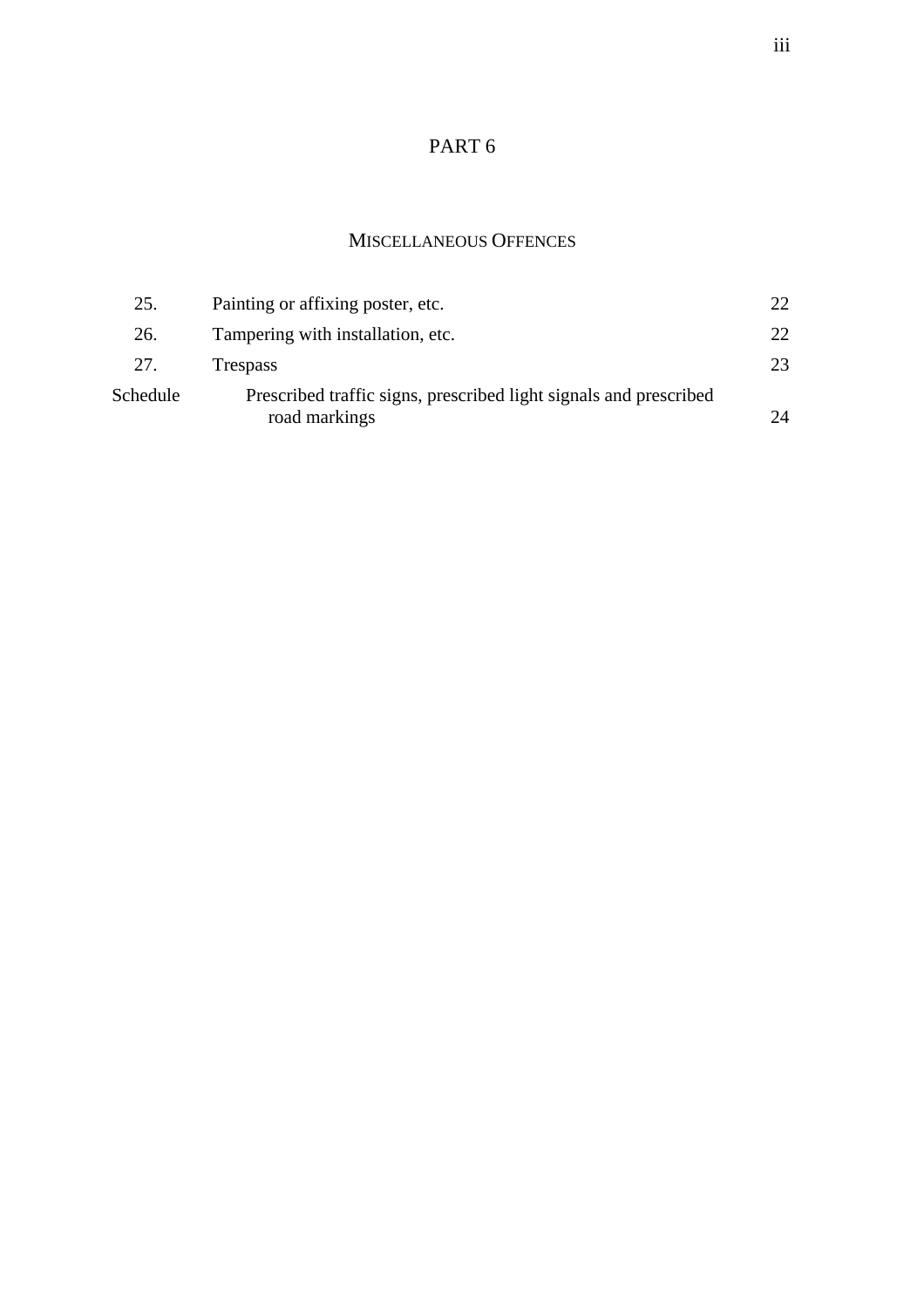# **TSING SHA CONTROL AREA (GENERAL) REGULATION**

(Made by the Secretary for Transport and Housing under section 26(2) of the Tsing Sha Control Area Ordinance (16 of 2007))

#### PART 1

#### **PRELIMINARY**

#### **1. Commencement**

This Regulation shall come into operation on a day to be appointed by the Secretary for Transport and Housing by notice published in the Gazette.

#### **2. Interpretation**

(1) In this Regulation, unless the context otherwise requires –

"agent" ( $\angle$ ), in relation to the collection of tolls, means an agent appointed

by the Commissioner or an operator to carry out any work relating to automatic toll collection in the Control Area;

- "autotoll booth" (自動收費亭) means a toll booth designated as an autotoll booth under section 18(2);
- "bus" ( $E \pm$ ) has the meaning assigned to it by section 2 of the Road Traffic Ordinance (Cap. 374);
- "electronic toll pass" (電子繳費通行裝置) means a pass issued under section 18(3);
- "heavy goods vehicle" (重型貨車) has the meaning assigned to it by section 2 of the Road Traffic Ordinance (Cap. 374);
- "medium goods vehicle" (中型貨車) has the meaning assigned to it by section 2 of the Road Traffic Ordinance (Cap. 374);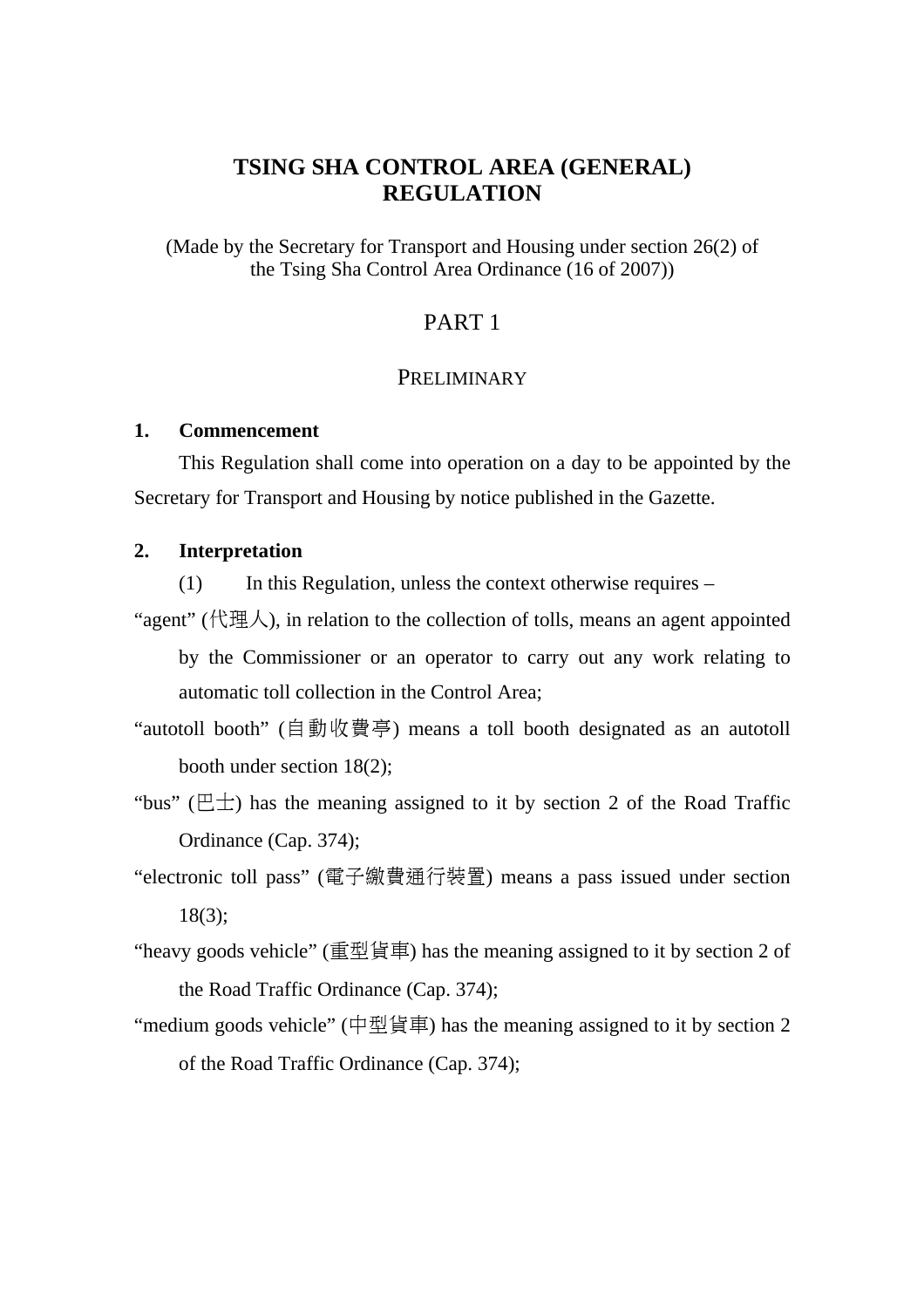- "middle lane" (中綫) means a traffic lane between the nearside lane and the right most traffic lane (in relation to the direction of traffic) in any road in the Control Area;
- "nearside lane" (左綫) means the left most traffic lane (in relation to the direction of traffic) in any road in the Control Area;
- "prescribed light signal" (訂明交通燈) means a light signal of the size, design, colour and type prescribed in the Schedule;
- "prescribed road marking" (訂明道路標記) means a road marking of the size, design, colour and type prescribed in the Schedule;
- "prescribed traffic sign" (訂明交通標誌) means a traffic sign of the size, design, colour and type prescribed in the Schedule;
- "toll ticket" (使用費代用券) means a ticket approved by the Commissioner for use by the public for the payment of a toll;
- "traffic lane" (行車綫) has the meaning assigned to it by regulation 2(1) of the Road Traffic (Traffic Control) Regulations (Cap. 374 sub. leg. G);
- "utility" (公用事業設施) means any electric power cable, telephone cable or other cable used in communication, any telecommunications apparatus, any pipe used for the supply of water, gas or oil, or for drainage or sewage, together with any duct for such cable or pipe and any apparatus or works ancillary to such cable, apparatus, pipe or duct.

(2) In this Regulation, a reference to the requirement indicated by a prescribed traffic sign, prescribed light signal or prescribed road marking or by a traffic sign, light signal or road marking prescribed under the Road Traffic Ordinance (Cap. 374) shall be construed as a reference to the requirement, restriction, prohibition or direction indicated by the sign, signal or marking.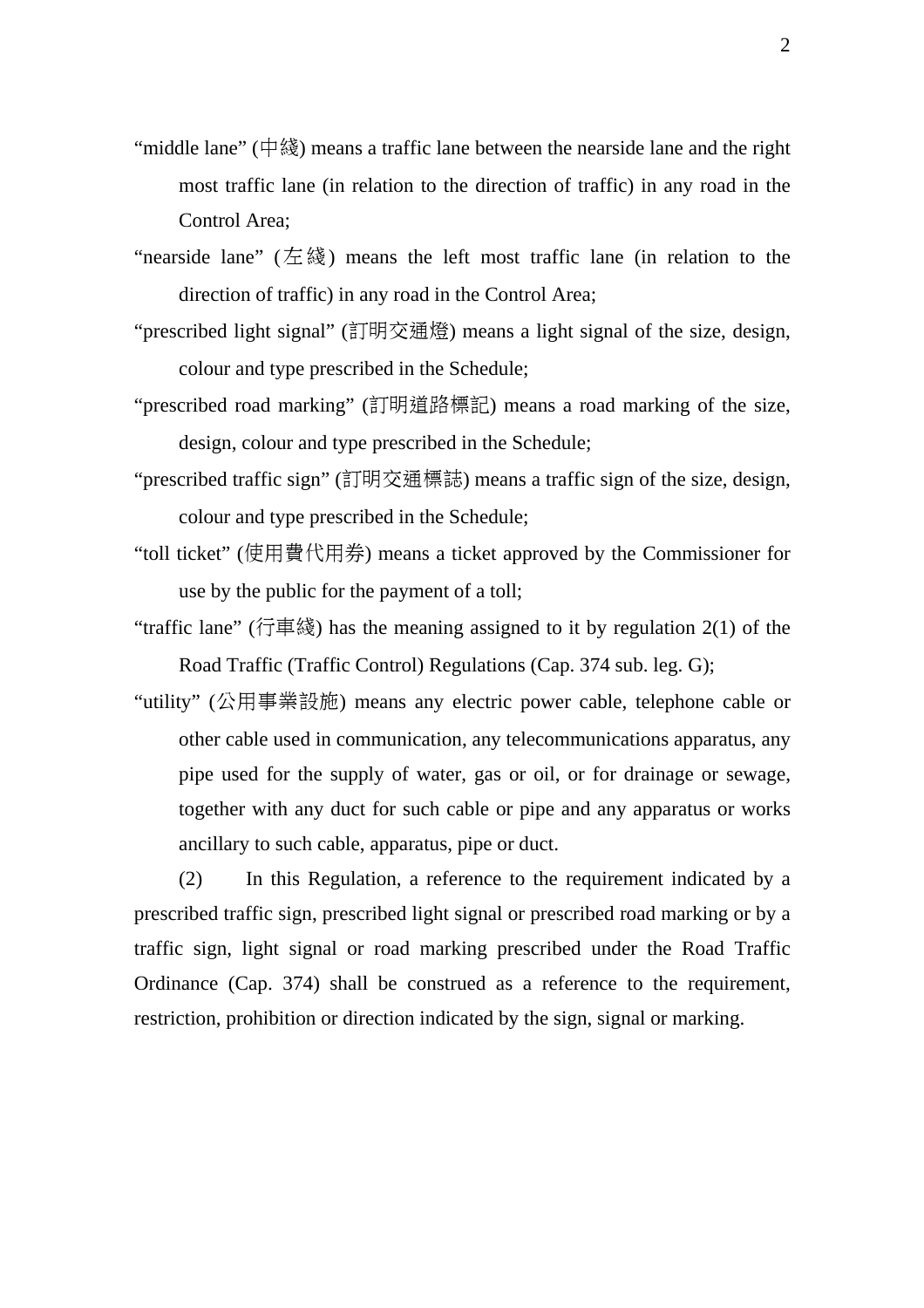# PART 2

#### TRAFFIC CONTROL

#### **3. Prescribed traffic signs, prescribed light signals and prescribed road markings**

- (1) The Commissioner may
	- (*a*) erect or display any prescribed traffic sign or prescribed light signal; or
	- (*b*) place any prescribed road marking,

at any place in the Control Area.

(2) The warning, information, requirement, restriction, prohibition or direction indicated by a prescribed traffic sign, prescribed light signal or prescribed road marking is as described by –

- (*a*) the contents of the sign, signal or marking; and
- (*b*) the note, if any, relating to the sign, signal or marking in the Schedule.

(3) The Commissioner may remove any prescribed traffic sign, prescribed light signal or prescribed road marking erected, displayed or placed under subsection (1).

(4) The Commissioner or the Commissioner of Police may temporarily vary or suspend the operation of a prescribed traffic sign, prescribed light signal or prescribed road marking by –

- (*a*) covering it; or
- (*b*) erecting, displaying or placing, in its place, such traffic sign, light signal or road marking as he considers appropriate.

(5) An operator may, for the purposes of discharging his duties under a management agreement, exercise any power under subsection (1), (3) or (4) in respect of any prescribed traffic sign, prescribed light signal or prescribed road marking specified by the Commissioner for the time being.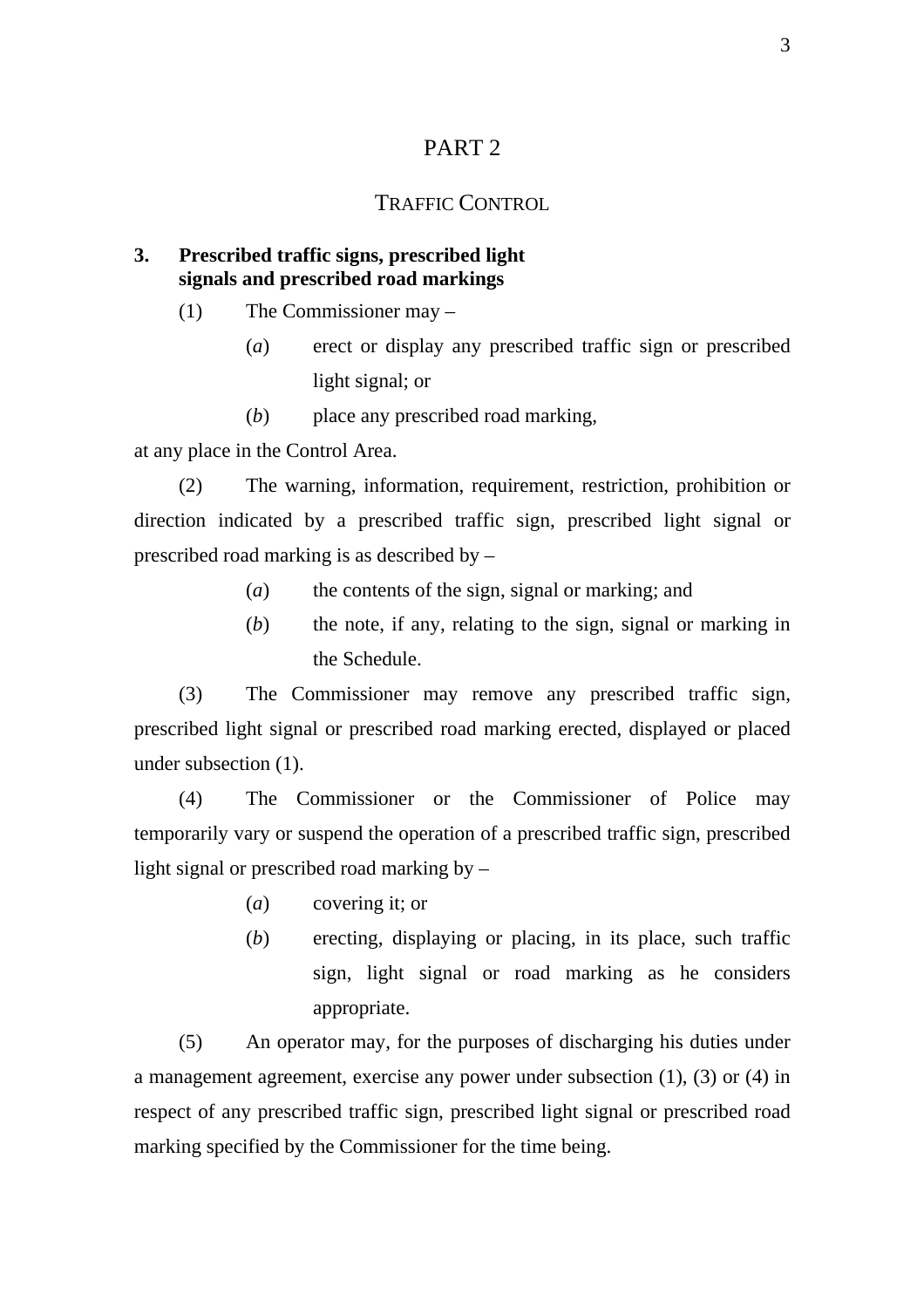#### **4. Power to remove unapproved traffic signs, light signals and road markings**

(1) If a person erects, displays or places a traffic sign, light signal or road marking in the Control Area without the prior written approval of the Commissioner, the Commissioner may –

- (*a*) order the person to remove it; and
- (*b*) if that person does not comply with the order or could not be found, remove or direct an operator to remove it.

(2) A traffic sign, light signal or road marking removed under subsection (1)(*b*) may be sold or otherwise disposed of as the Commissioner thinks fit.

#### **5. Variation to prescribed traffic signs, prescribed light signals and prescribed road markings**

(1) The Commissioner may vary any figure or numeral or the direction of an arrow on or in relation to any prescribed traffic sign, prescribed light signal or prescribed road marking to adapt the sign, signal or marking to the particular circumstances of the Control Area.

(2) An operator may, for the purposes of discharging his duties under a management agreement, exercise the power under subsection (1) in respect of any prescribed traffic sign, prescribed light signal or prescribed road marking specified by the Commissioner for the time being.

- $(3)$  If
	- (*a*) a traffic sign, light signal or road marking purporting to be a prescribed traffic sign, prescribed light signal or prescribed road marking erected, displayed or placed under section 3 varies or differs slightly in size, design, colour or type from the relevant prescribed traffic sign, prescribed light signal or prescribed road marking;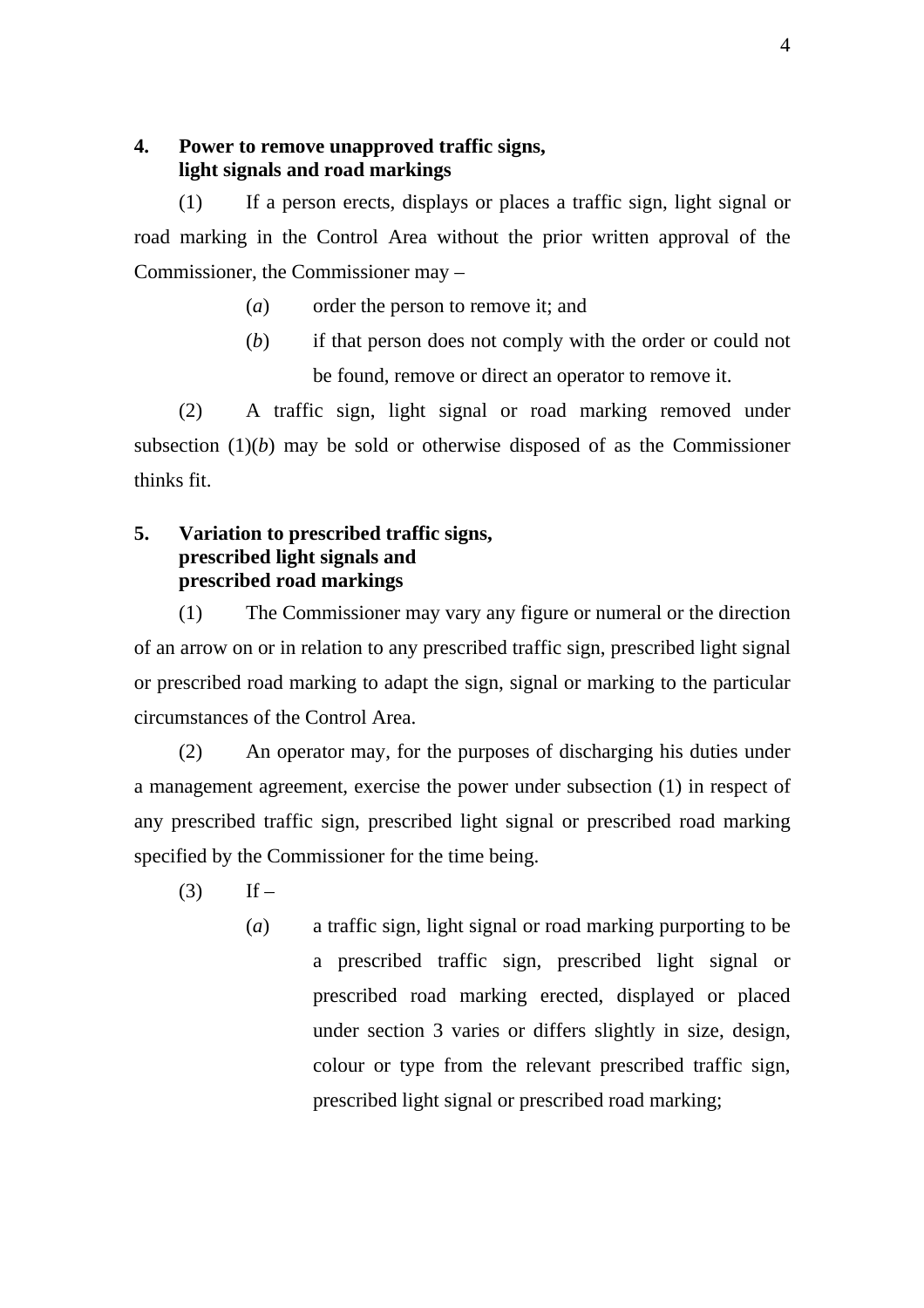- (*b*) the variation or difference does not materially impair its appearance and the warning, information, requirement, restriction, prohibition or direction indicated by it; and
- (*c*) it is visible at a reasonable distance,

the variation or difference does not prevent the sign, signal or marking from being treated as a prescribed traffic sign, prescribed light signal or prescribed road marking.

#### **6. Toll booth not in use**

The Commissioner or an operator may close a traffic lane in the Control Area that leads to a toll booth in such manner as the Commissioner considers appropriate for the purpose of indicating that the traffic lane is closed and the toll booth is not in use.

#### **7. Obligation to comply with prescribed traffic signs, prescribed light signals and prescribed road markings**

(1) Subject to subsection (4) or the direction of a police officer or an authorized officer, a person in the Control Area shall comply with the requirement indicated by a prescribed traffic sign, prescribed light signal or prescribed road marking erected, displayed or placed in the Control Area.

(2) A person who contravenes subsection (1) commits an offence and is liable on conviction to a fine at level 2 and to imprisonment for 6 months.

(3) For the purposes of subsection (2), if the requirement indicated by a prescribed traffic sign, prescribed light signal or prescribed road marking is not complied with in relation to a vehicle, the driver of the vehicle contravenes subsection  $(1)$ .

(4) The requirements indicated by the prescribed traffic signs shown as Figure No. 6 and Figure No. 7 in the Schedule do not apply to the carriage in the Control Area –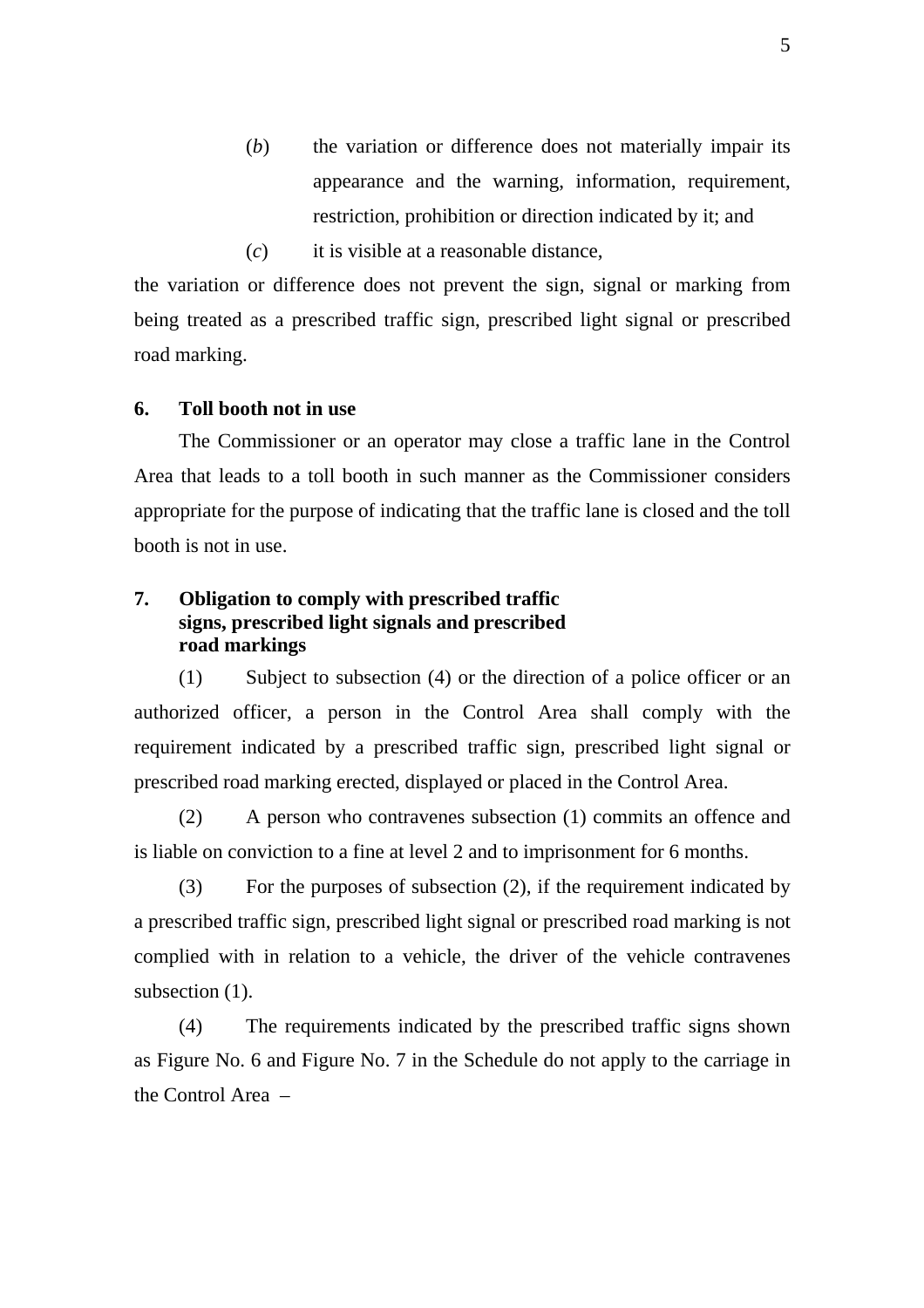- (*a*) of fuel being carried in the fuel tank of a vehicle for the purpose of the propulsion of the vehicle;
- (*b*) in the case of a vehicle carrying in its fuel tank petroleum spirit for the purpose of its propulsion, by the vehicle of not more than 20 L of petroleum spirit in a securely closed container carried on the vehicle for such purpose; or
- (*c*) of petroleum spirit or diesel fuel
	- (i) for the purpose of replenishing refueling facilities for vehicles employed on duty in the Control Area; or
	- (ii) for use in the management, operation or maintenance of the Control Area.

#### **8. Temporary speed limits**

(1) If the Commissioner or an operator considers that there is or is likely to be –

- (*a*) a risk of danger to the public; or
- (*b*) a risk of damage to or on any road or structure,

he may, at any time and without notice, impose a temporary speed limit for any road in the Control Area by erecting or displaying on that road a temporary traffic sign or light signal of such size, design, colour and type as the Commissioner considers appropriate.

(2) If a temporary speed limit imposed under subsection (1) permits a vehicle to travel on a road in the Control Area in excess of 70 km an hour, the maximum speed at which a vehicle described in section 40(5) of the Road Traffic Ordinance (Cap. 374) may travel on such road shall be 70 km an hour during the period in which the temporary speed limit is in effect.

(3) If a temporary speed limit is imposed under subsection (1) for a road in the Control Area, section 41 of the Road Traffic Ordinance (Cap. 374) applies to the driving of a vehicle on that road as if –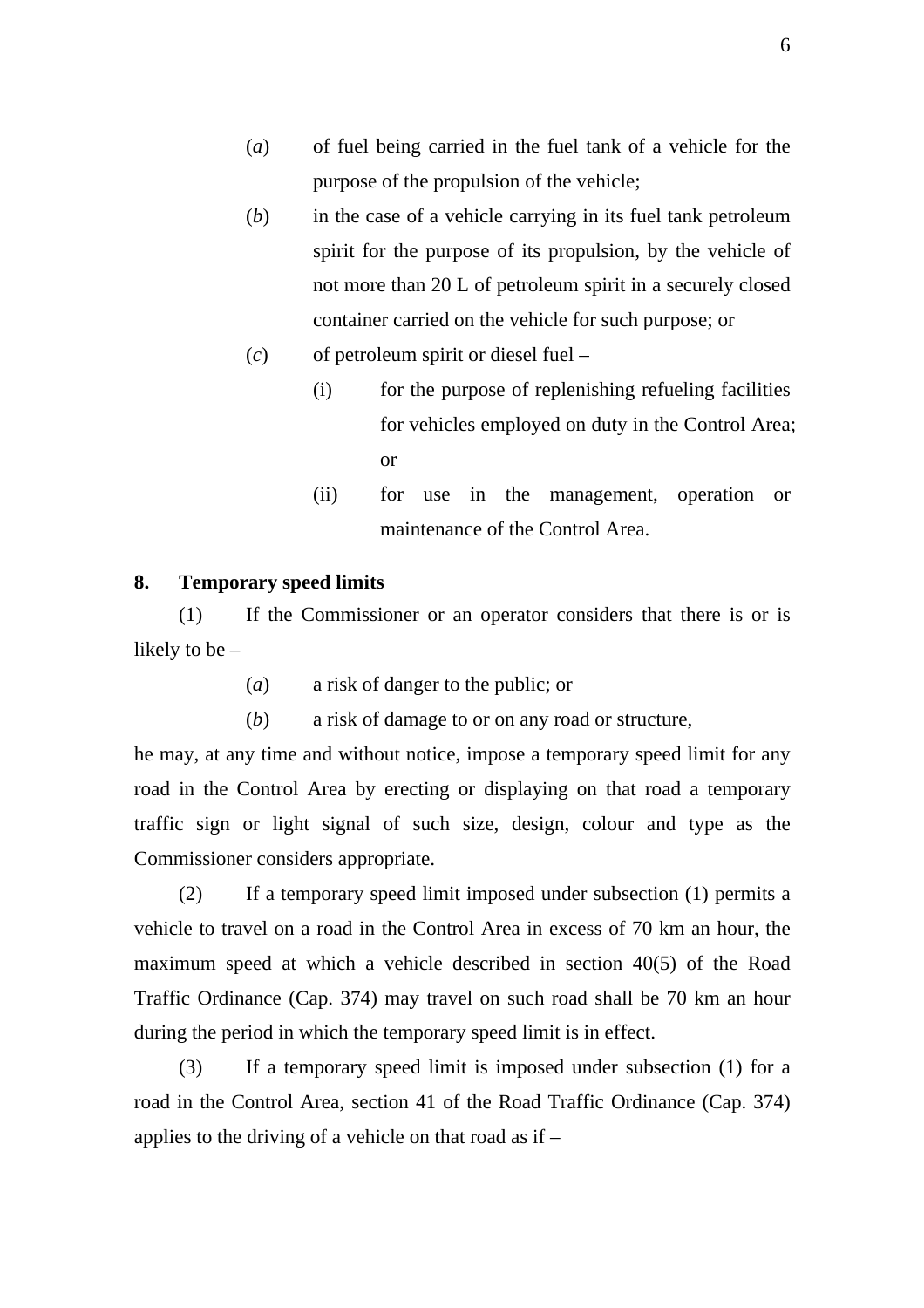- (*a*) the speed in subsection  $(1)(a)$  of that section were substituted by the temporary speed limit; and
- (*b*) the speed in subsection  $(1)(b)$  of that section were substituted by 70 km an hour as provided for in subsection (2).

#### **9. Closure of roads**

(1) The Commissioner, the Director or the Commissioner of Police may direct an operator to close a road or any part of a road in the Control Area  $\mathsf{to}$ 

- (*a*) all vehicles or any description of vehicles; or
- (*b*) the public,

whenever the closure appears to be reasonably necessary.

(2) The Commissioner, the Director or the Commissioner of Police may direct an operator to re-open a road or any part of a road closed under subsection  $(1)$ .

(3) An operator shall comply with a direction given under subsection (1) or (2).

(4) An operator shall not re-open a road or any part of a road closed under a direction given under subsection (1) without –

- (*a*) the prior approval of; or
- (*b*) a direction given under subsection (2) by,

the Commissioner, the Director or the Commissioner of Police.

(5) Except as provided for in subsection (6), an operator shall not close a road or any part of a road in the Control Area without –

(*a*) the prior approval of; or

(*b*) a direction given under subsection (1) by,

the Commissioner, the Director or the Commissioner of Police.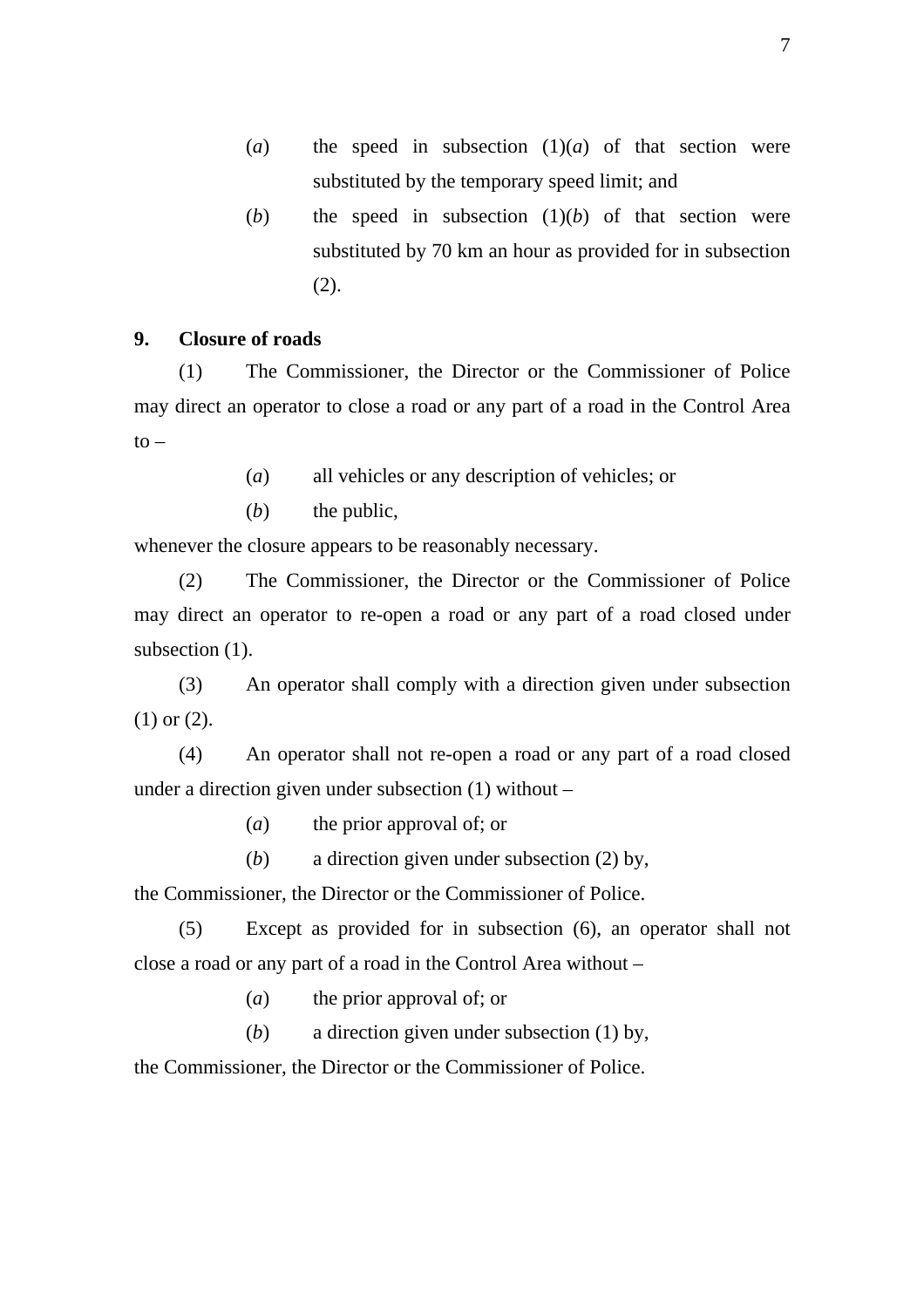(6) An operator may at any time close a road or any part of a road in the Control Area for a period not exceeding 3 days to all vehicles or any description of vehicles or the public –

- (*a*) for any of the following reasons
	- (i) the occurrence of an emergency or accident (including fire, traffic accident, mechanical failure of a vehicle or equipment failure);
	- (ii) the safety of persons and vehicles in the Control Area;
	- (iii) the need for any emergency works to be carried out; or
- (*b*) if he considers that there is or is likely to be danger due to inclement weather.

(7) If an operator closes a road or any part of a road under subsection (6), he shall notify the Commissioner, the Director and the Commissioner of Police as soon as practicable after the closure.

(8) If a road or any part of a road is closed under this section, the Commissioner, the Director or the Commissioner of Police may exempt any vehicle or any description of vehicles, as he thinks fit, from the application of such closure.

#### **10. General restrictions**

(1) Subject to the requirement indicated by a prescribed traffic sign, prescribed light signal or prescribed road marking, the requirement indicated by a traffic sign, light signal or road marking prescribed under the Road Traffic Ordinance (Cap. 374) or the direction of a police officer or an authorized officer, a person shall not –

- (*a*) in a tunnel
	- (i) drive a vehicle at a speed of less than 25 km an hour except –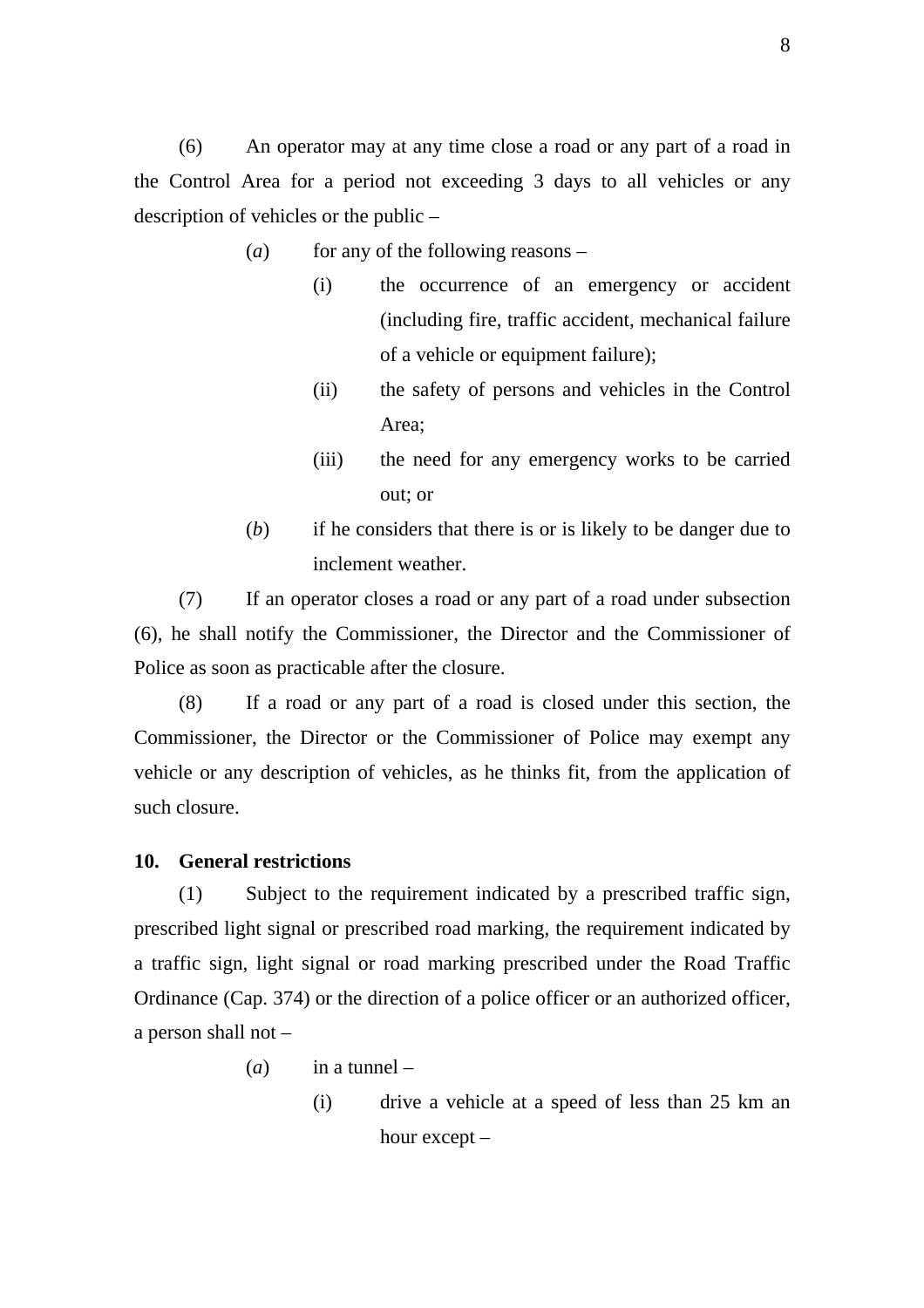- (A) when prevented by another vehicle from moving at a higher speed; or
- (B) in circumstances in which a speed of or above 25 km an hour is impracticable;
- (ii) drive a vehicle with its headlights illuminated at full beam; or
- (iii) make any U turn with or reverse a vehicle;
- (*b*) in the Control Area
	- (i) stop a vehicle or permit it to be stationary except when compelled to do so by reason of an emergency, accident or mechanical failure or the presence of other stationary vehicles;
	- (ii) alight from a vehicle except in the event of an emergency or to summon assistance;
	- (iii) change a tyre or wheel on, or refuel or repair, a vehicle;
	- (iv) propel a vehicle by pushing that vehicle, whether manually or by any other means; or
	- (v) drive a vehicle on any footway; or
- (*c*) enter or remain in a tunnel on foot unless
	- (i) he is a public officer or an authorized officer and needs to do so in performing his functions; or
	- (ii) he is authorized to do so by the Commissioner, the Director or the Commissioner of Police.

(2) A person who contravenes subsection (1) commits an offence and is liable on conviction to a fine at level 2 and to imprisonment for 6 months.

#### **11. General prohibitions**

(1) A person shall not drive or cause or permit to be driven, or cause to remain, in a tunnel –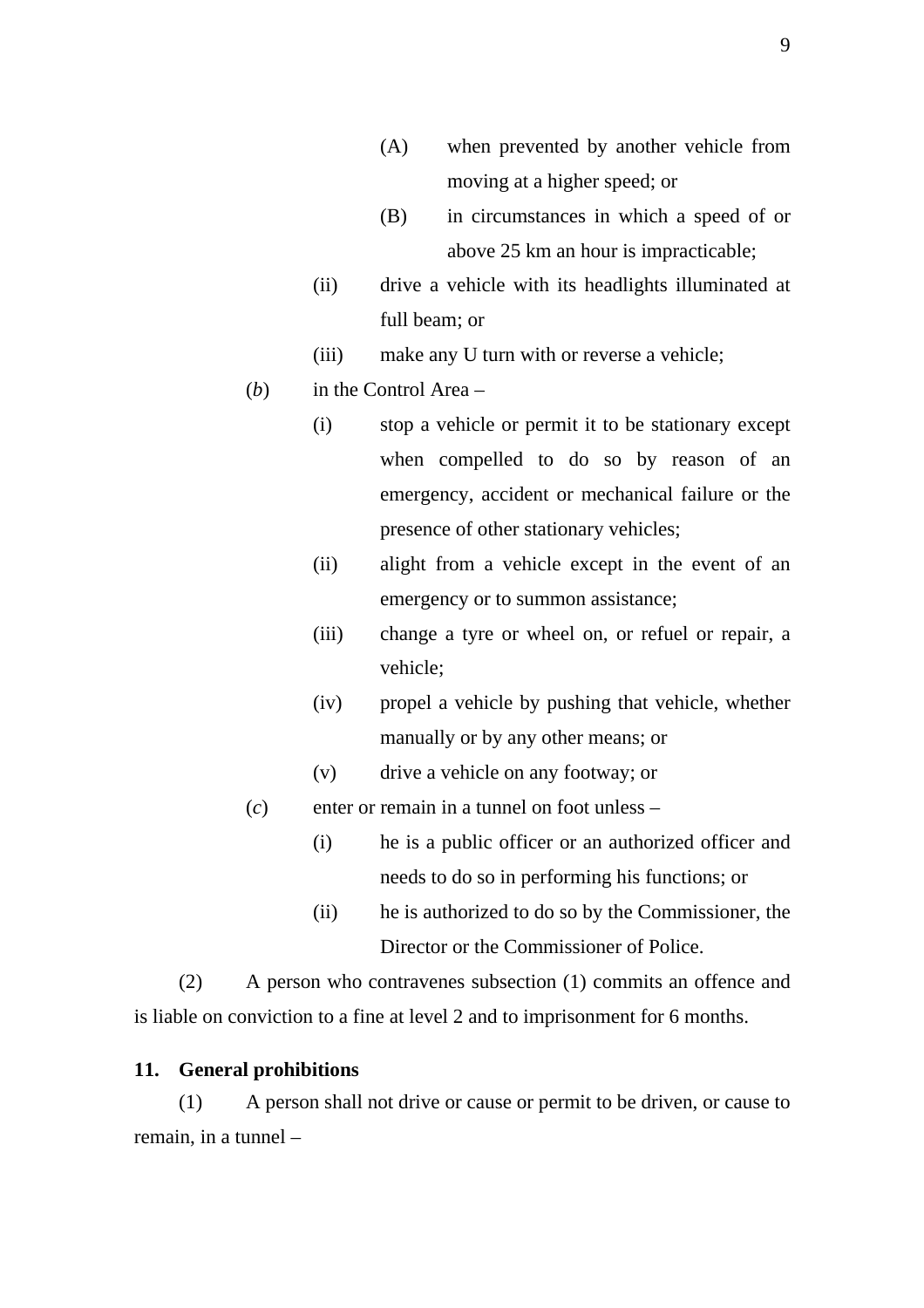- (*a*) a vehicle that is not carrying sufficient fuel in its fuel tank to enable it to be driven through that tunnel;
- (*b*) a vehicle carrying animals not properly controlled or confined;
- (*c*) a vehicle carrying a load that is not sufficiently covered;
- (*d*) a vehicle with a load, or the covering of a load, that is not properly secured so as to prevent any part of the load or that covering from falling off the vehicle or otherwise coming into contact with any part of the tunnel (including any fittings or fixtures); or
- (*e*) a vehicle that will or is likely to come into contact with any part of the tunnel (including any fittings or fixtures).

(2) A person shall not drive or cause or permit to be driven, or cause to remain, in the Control Area a vehicle that is not a motor vehicle.

(3) A person who contravenes subsection (1) or (2) commits an offence and is liable on conviction to a fine at level 2 and to imprisonment for 6 months.

#### **12. Prohibition against vehicles carrying dangerous goods**

(1) Subject to subsection (2), a person shall not drive or cause or permit to be driven, or cause to remain, in a tunnel –

- (*a*) a vehicle carrying any dangerous goods referred to in Category 1 of the Schedule to the Dangerous Goods (Application and Exemption) Regulations (Cap. 295 sub.  $leg. A);$
- (*b*) a vehicle carrying any dangerous goods referred to in Category 2 of the Schedule to the Dangerous Goods (Application and Exemption) Regulations (Cap. 295 sub. leg. A) unless –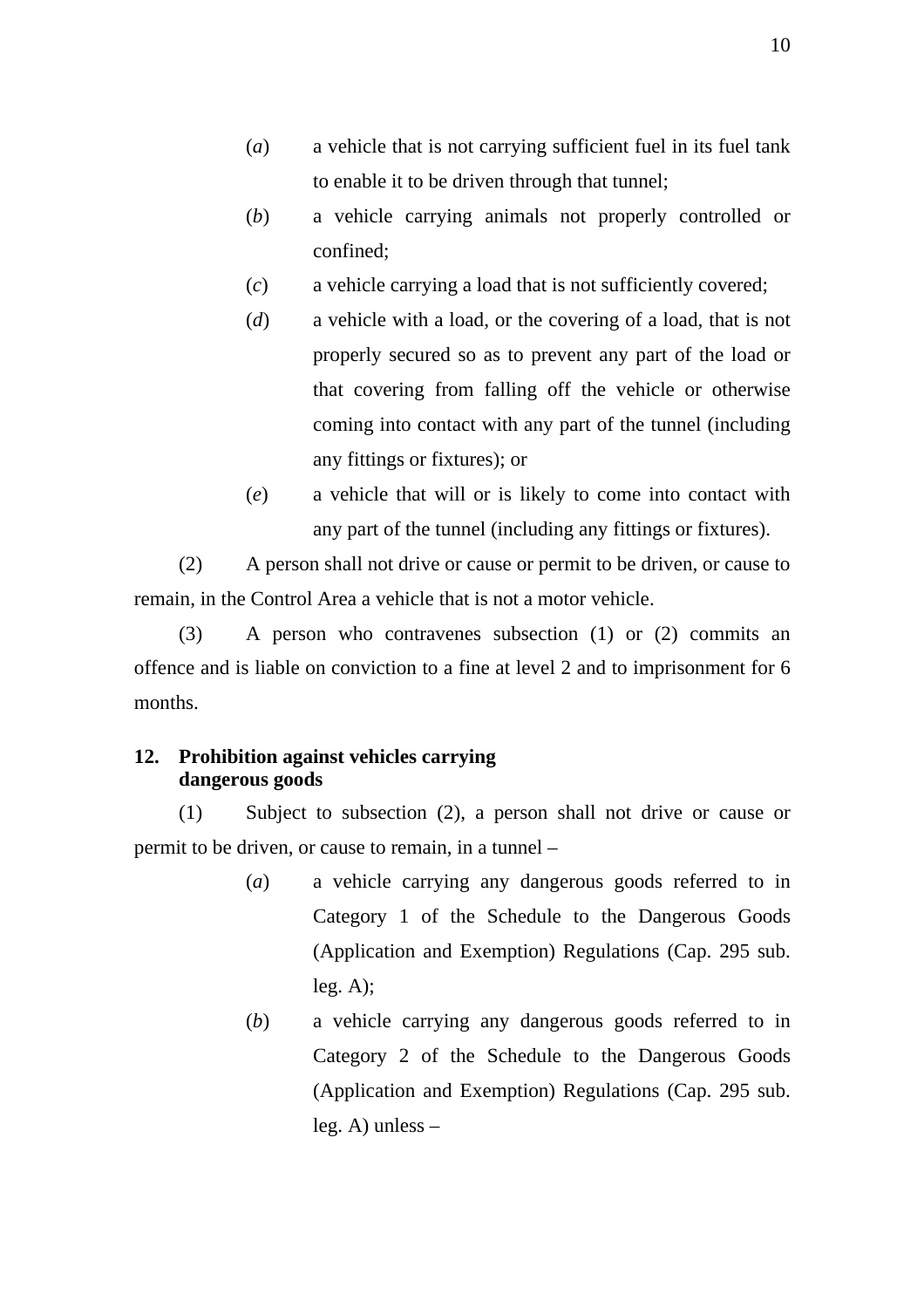- (i) there is a quantity specified in relation to such goods in the second column of the table to regulation 74 of the Dangerous Goods (General) Regulations (Cap. 295 sub. leg. B); and
- (ii) the goods carried on the vehicle do not exceed that quantity;
- (*c*) without prejudice to paragraph (*b*), a vehicle carrying a cylinder (as defined in regulation 61 of the Dangerous Goods (General) Regulations (Cap. 295 sub. leg. B)) used or to be used for the storage of compressed gas referred to in Category 2 of the Schedule to the Dangerous Goods (Application and Exemption) Regulations (Cap. 295 sub. leg. A), whether or not the cylinder contains any quantity of such gas;
- (*d*) a vehicle carrying any dangerous goods referred to in Category 5 of the Schedule to the Dangerous Goods (Application and Exemption) Regulations (Cap. 295 sub. leg. A) unless –
	- (i) there is a quantity specified in relation to such goods in the seventh or eighth column of the table to regulation 99 of the Dangerous Goods (General) Regulations (Cap. 295 sub. leg. B); and
	- (ii) the goods carried on the vehicle do not exceed that quantity; or
- (*e*) without prejudice to paragraph (*d*), a vehicle
	- (i) constructed or adapted for the carriage of dangerous goods referred to in Category 5 of the Schedule to the Dangerous Goods (Application and Exemption) Regulations (Cap. 295 sub. leg.  $A)$ ; or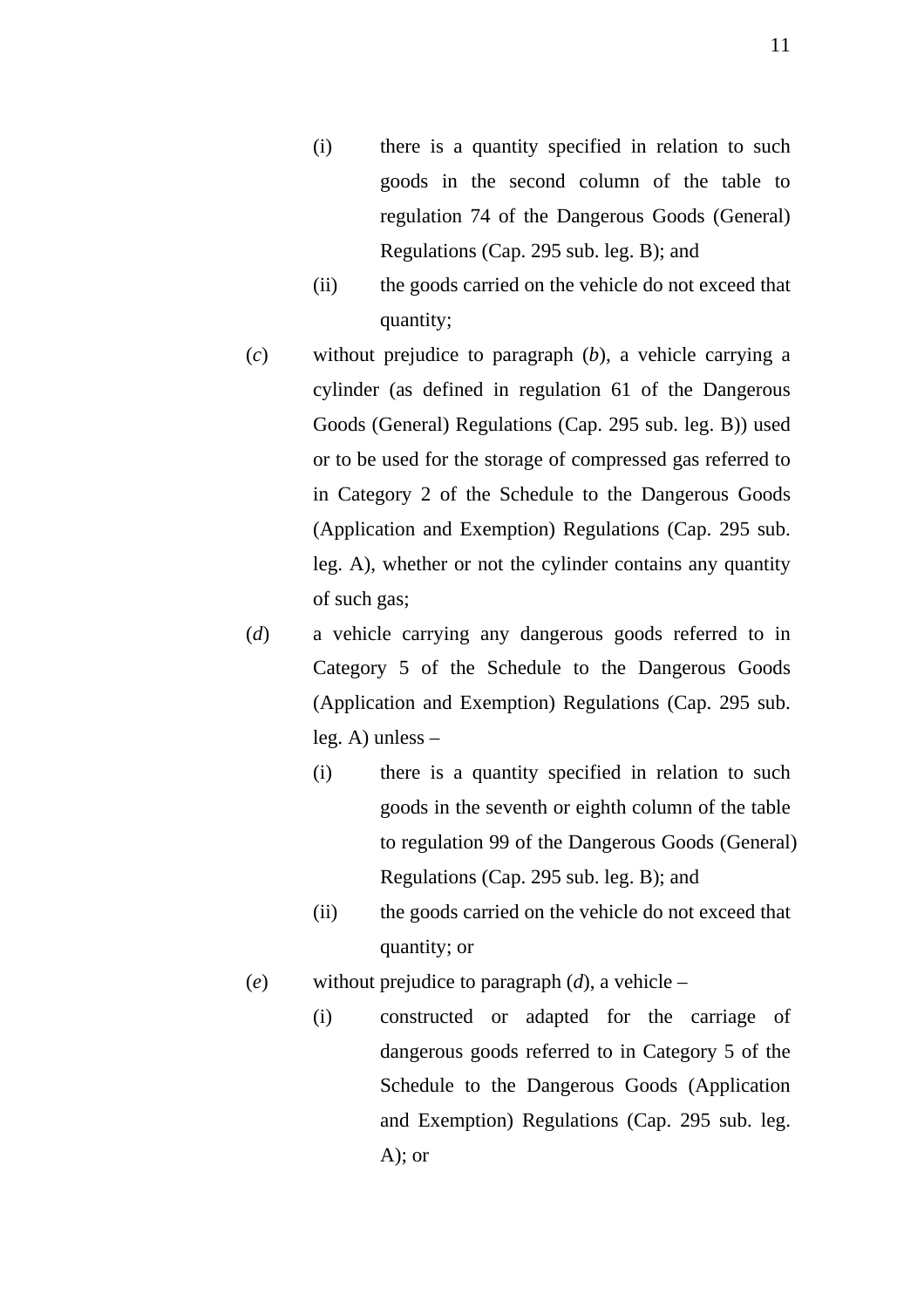(ii) carrying a container (as defined in regulation 94 of the Dangerous Goods (General) Regulations (Cap. 295 sub. leg. B)) used or to be used for the storage of such goods, whether or not such vehicle or container contains any quantity of such goods.

(2) Despite subsection (1), nothing in this section prohibits the carriage in a tunnel –

- (*a*) of fuel being carried in the fuel tank of a vehicle for the purpose of the propulsion of the vehicle;
- (*b*) in the case of a vehicle carrying in its fuel tank petroleum spirit for the purpose of its propulsion, by the vehicle of not more than 20 L of petroleum spirit in a securely closed container carried on the vehicle for such purpose; or
- (*c*) of petroleum spirit or diesel fuel
	- (i) for the purpose of replenishing refueling facilities for vehicles employed on duty in the Control Area; or
	- (ii) for use in the management, operation or maintenance of the Control Area.

(3) A person who contravenes subsection (1) commits an offence and is liable on conviction to a fine at level 2 and to imprisonment for 6 months.

#### **13. Traffic confined to nearside lane or middle lane in tunnels**

(1) Subject to the requirement indicated by a prescribed traffic sign, prescribed light signal or prescribed road marking, the requirement indicated by a traffic sign, light signal or road marking prescribed under the Road Traffic Ordinance (Cap. 374) or the direction of a police officer or an authorized officer, a person –

> (*a*) shall not drive – (i) a bus;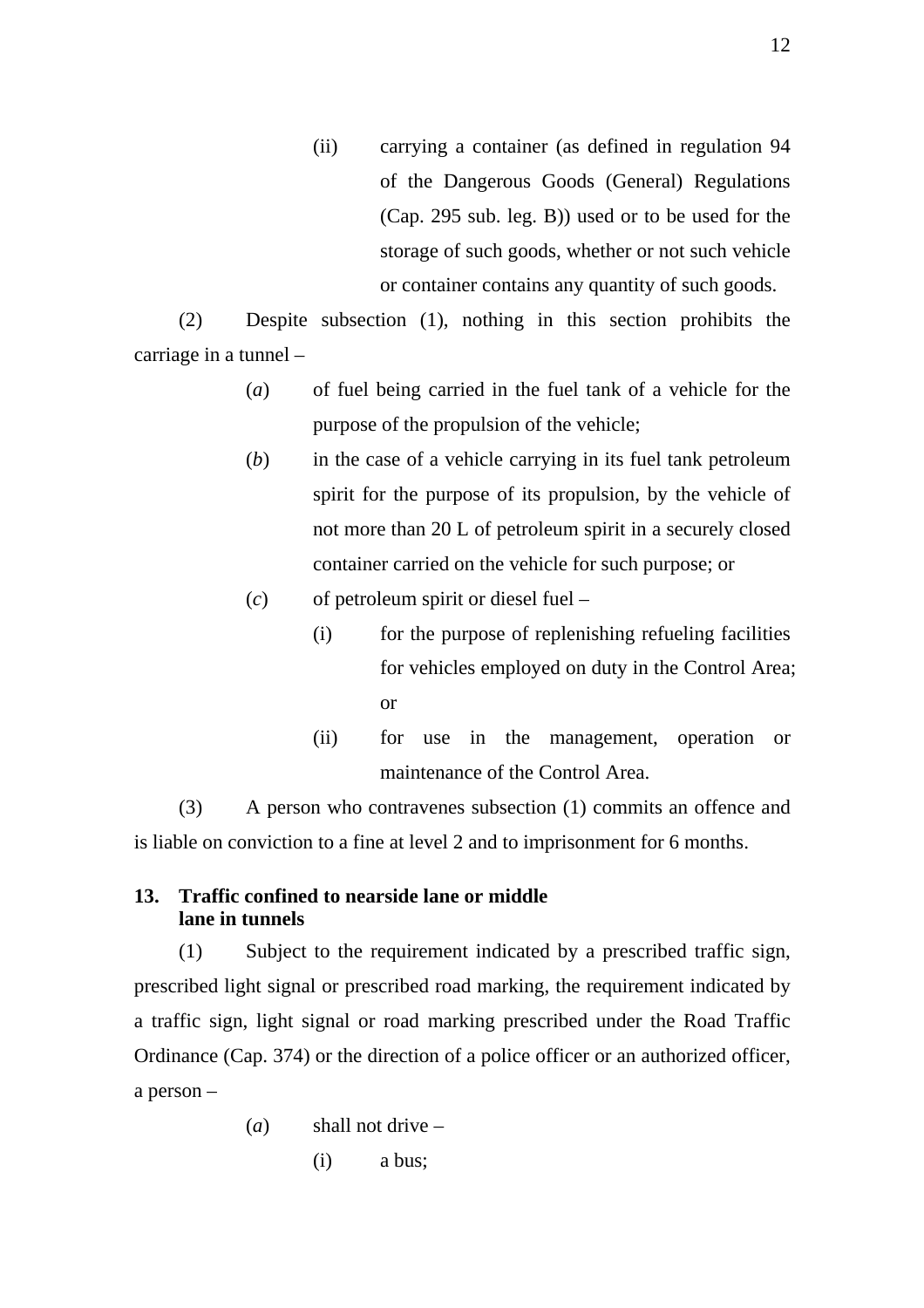- (ii) a vehicle towing another vehicle; or
- (iii) a vehicle in respect of which a permit is required under section 20,

other than in the nearside lane of a tunnel; and

- (*b*) shall not drive
	- (i) a heavy goods vehicle; or
	- (ii) a medium goods vehicle,

other than in the nearside lane or a middle lane of a tunnel.

(2) A person who contravenes subsection (1) commits an offence and is liable on conviction to a fine at level 2 and to imprisonment for 6 months.

#### PART 3

#### ROAD WORKS

#### **14. Road works in Control Area**

(1) The Director may, on an application made in writing and containing such particulars as he may require for the purposes of this section, issue, subject to such conditions as he may specify, a road works permit to permit the applicant to carry out any road works in the Control Area.

- (2) The Director
	- $(a)$  may
		- (i) erect, display or place and maintain; or
		- (ii) direct an operator or his agent to erect, display or place and maintain,

traffic signs, light signals, road markings or lanterns of such size, design, colour and type as the Director considers appropriate for the purposes of lighting, marking and guarding road works; and

(*b*) may determine fees (including reasonable administrative charges) ("lighting and guarding fees") payable in respect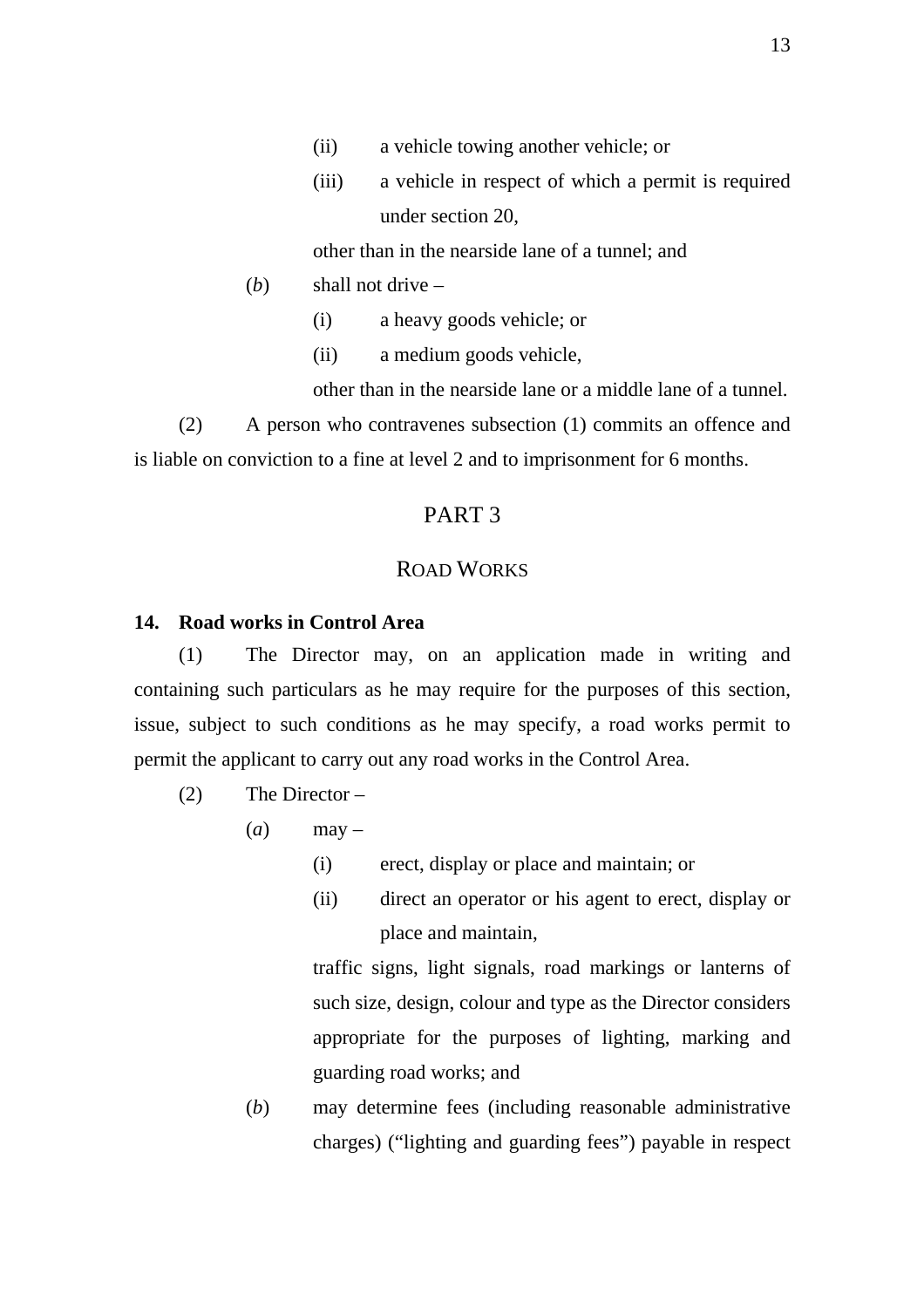of the erecting, displaying or placing and maintenance of such signs, signals, markings or lanterns.

(3) An operator may, for the purposes of discharging his duties under a management agreement, exercise the power under subsection (2)(*a*).

(4) A person responsible for any road works carried out pursuant to a permit issued under subsection (1) shall pay to the Director or an operator the lighting and guarding fees determined by the Director for the time being.

(5) A person who carries out road works in the Control Area is not required to obtain –

- (*a*) an excavation permit under section 10A or 10D of the Land (Miscellaneous Provisions) Ordinance (Cap. 28);
- (*b*) an emergency excavation permit under section 10C of that Ordinance; or
- (*c*) an expressway works permit under Part VI of the Road Traffic (Expressway) Regulations (Cap. 374 sub. leg. Q).

(6) In the case of emergency or in the case of inspection, investigation or survey carried out by officers of the Highways Department, the Director may, subject to such conditions as he may specify, grant an authorization to carry out road works in the Control Area without a permit issued under subsection (1).

- (7) Without prejudice to section 15
	- (*a*) Part III of the Land (Miscellaneous Provisions) Ordinance (Cap. 28); and
	- (*b*) Part VI of the Road Traffic (Expressway) Regulations (Cap. 374 sub. leg. Q),

do not apply to road works carried out in the Control Area.

- (8) A person who  $-$ 
	- (*a*) carries out road works in the Control Area without
		- (i) a permit issued under subsection (1); or
		- (ii) an authorization granted under subsection (6); or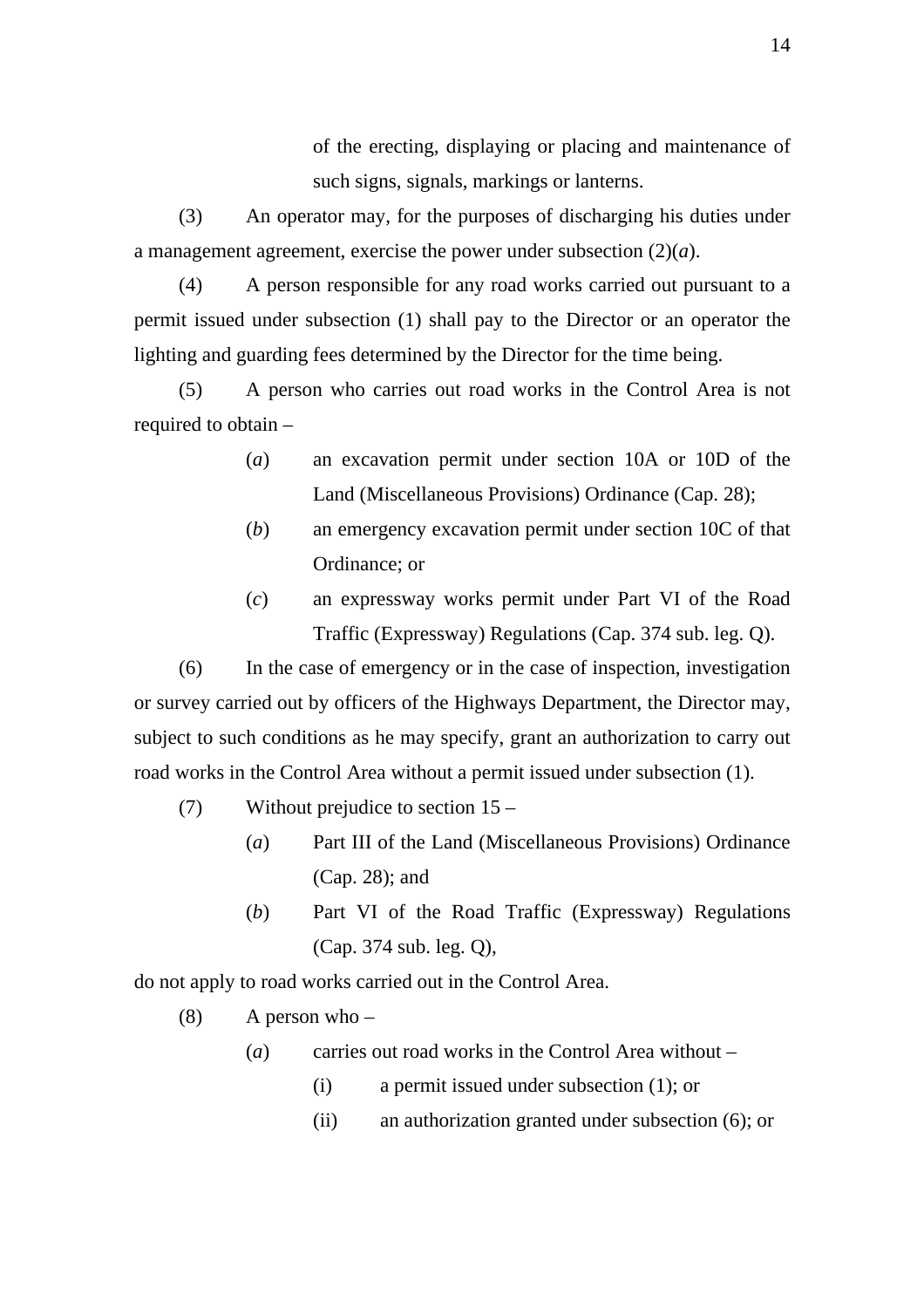(*b*) fails to comply with a condition of a permit issued under subsection (1) or a condition of an authorization granted under subsection (6) when carrying out road works in the Control Area,

commits an offence and is liable on conviction to a fine at level 2 and to imprisonment for 6 months.

#### **15. Persons and vehicles in connection with expressway works**

 $(1)$  In this section –

- "expressway" (快速公路) has the meaning assigned to it by section 122 of the Road Traffic Ordinance (Cap. 374);
- "Expressway Regulation" ( 《快速公路規例》 ) means the Road Traffic (Expressway) Regulations (Cap. 374 sub. leg. Q).

(2) A person who carries out road works on an expressway in the Control Area –

- (*a*) shall comply with the conditions specified in Schedule 3 to the Expressway Regulation; and
- (*b*) shall not use, in connection with the road works, a vehicle other than a vehicle that complies with the conditions specified in that Schedule.

(3) A person who is authorized by the Director under section 14(6) to carry out road works on an expressway in the Control Area –

- (*a*) shall comply with the conditions specified in Schedule 4 to the Expressway Regulation; and
- (*b*) shall not use, in connection with the road works, a vehicle other than a vehicle that complies with the conditions specified in that Schedule.

(4) The Commissioner, the Director or the Commissioner of Police may exempt any person or vehicle referred to in subsection (2) or (3) from the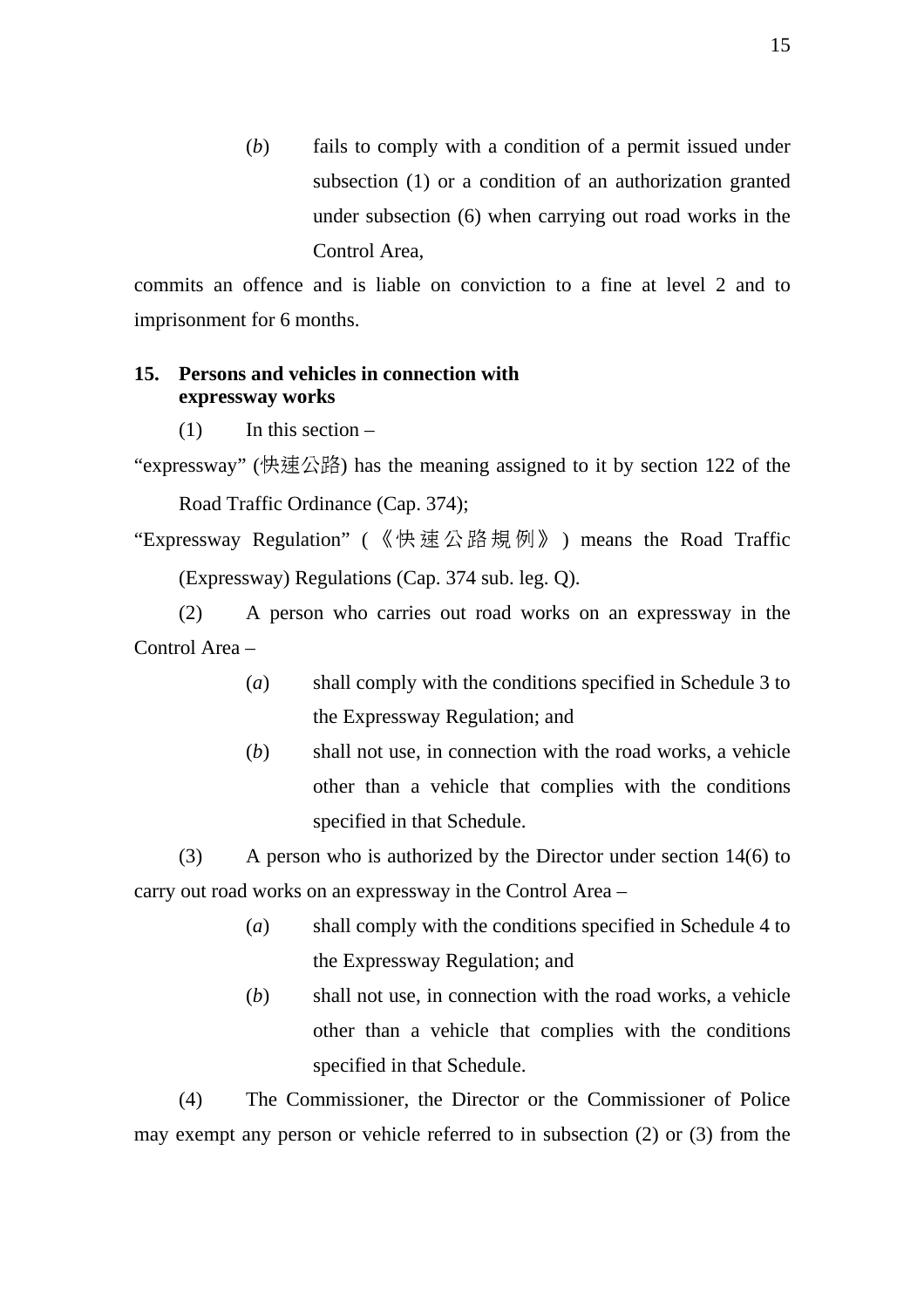conditions specified in Schedule 3 or 4, as the case may be, to the Expressway Regulation.

(5) A person who contravenes subsection (2) or (3) commits an offence and is liable on conviction to a fine at level 2 and to imprisonment for 6 months.

#### **16. Display of road works permit**

(1) Subject to subsection (2), if a road works permit has been issued under section 14(1), the person responsible for the road works shall display the permit or a copy of it in a conspicuous spot at, or in the vicinity of, the place in which those works are carried out.

(2) Subsection (1) does not apply if the road works are being carried out from, or by means of, a vehicle, but in such a case the driver of the vehicle –

- (*a*) shall have with him the permit issued under section 14(1) or a copy of it; and
- (*b*) shall produce the permit or copy for inspection by a police officer or an authorized officer when required to do so.

(3) A person who contravenes subsection (1) or (2) commits an offence and is liable on conviction to a fine at level 2 and to imprisonment for 6 months.

#### PART 4

#### TOLL COLLECTION

#### **17. Toll tickets**

The Commissioner, or an operator with the approval of the Commissioner, may specify conditions in respect of the sale and use of toll tickets.

#### **18. Automatic toll collection facilities**

(1) The Commissioner may install or permit the installation of –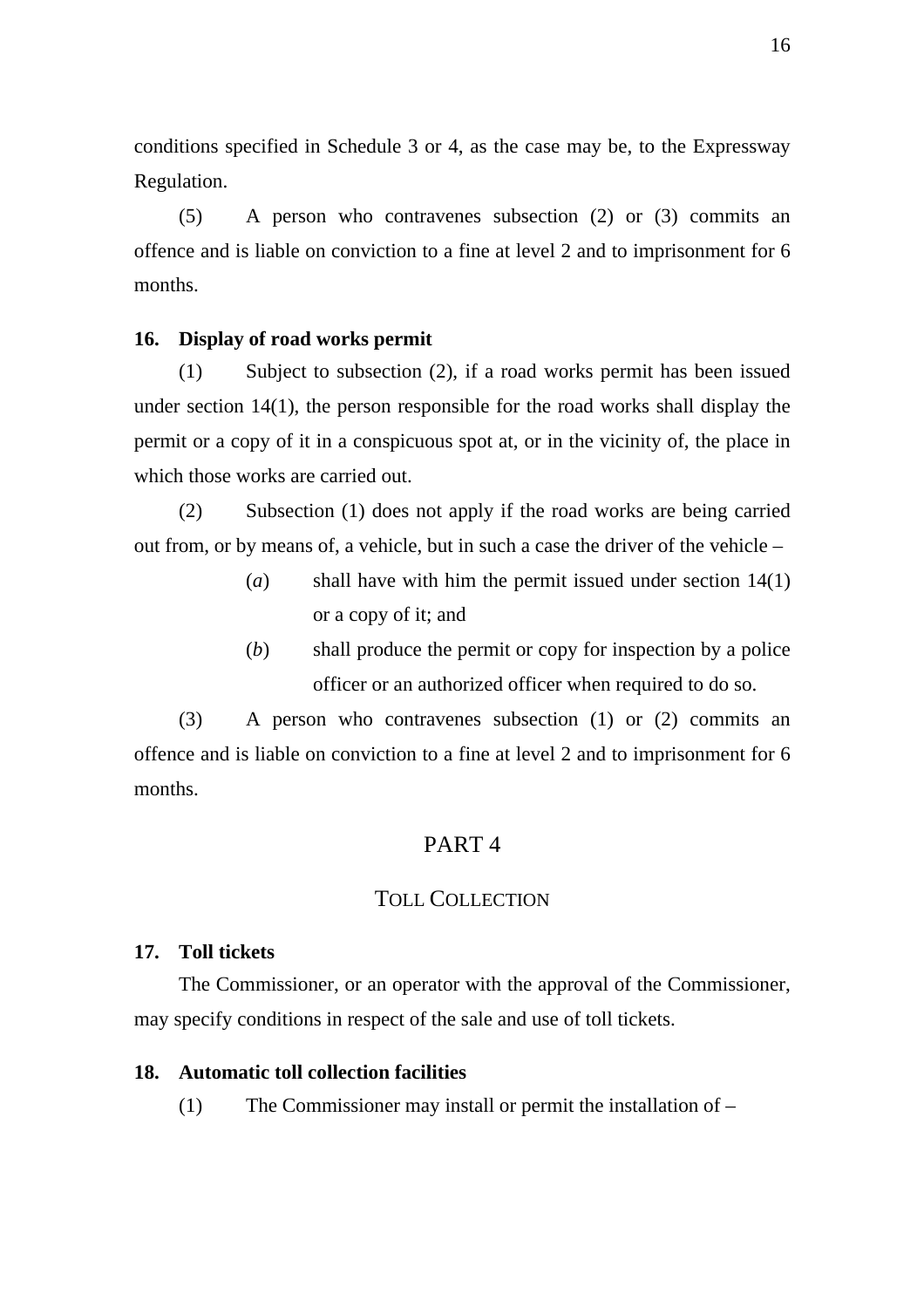- (*a*) an automatic toll collection facility at any toll booth for the purpose of collecting tolls; and
- (*b*) any ancillary facility.

(2) The Commissioner, or an operator with the approval of the Commissioner, may designate a toll booth referred to in subsection  $(1)(a)$  as an autotoll booth –

- (*a*) by displaying above a traffic lane that leads to the toll booth the prescribed traffic sign shown as Figure No. 12 in the Schedule; or
- (*b*) by displaying at the side of the toll booth the prescribed traffic sign shown as Figure No. 13 in the Schedule.

(3) The Commissioner, an operator or an agent may issue an electronic toll pass to a person who maintains an account with the Commissioner, the operator or the agent, as the case may be, for the payment of a toll by passage through an autotoll booth.

#### **19. Prohibition against interference with or falsification of electronic toll passes**

(1) Except when authorized by the Commissioner, a person shall not do anything to or with an electronic toll pass which leads to any of the following results –

- (*a*) the coded data on the pass is erased wholly or in part or is otherwise altered or interfered with; or
- (*b*) the electronic toll pass is otherwise damaged or destroyed.

(2) A person shall not use or attempt to use for the purpose of paying a toll payable in respect of a vehicle –

- (*a*) an electronic toll pass that has been altered, damaged or interfered with;
- (*b*) an electronic toll pass
	- (i) the account of which is not opened in respect of the vehicle; or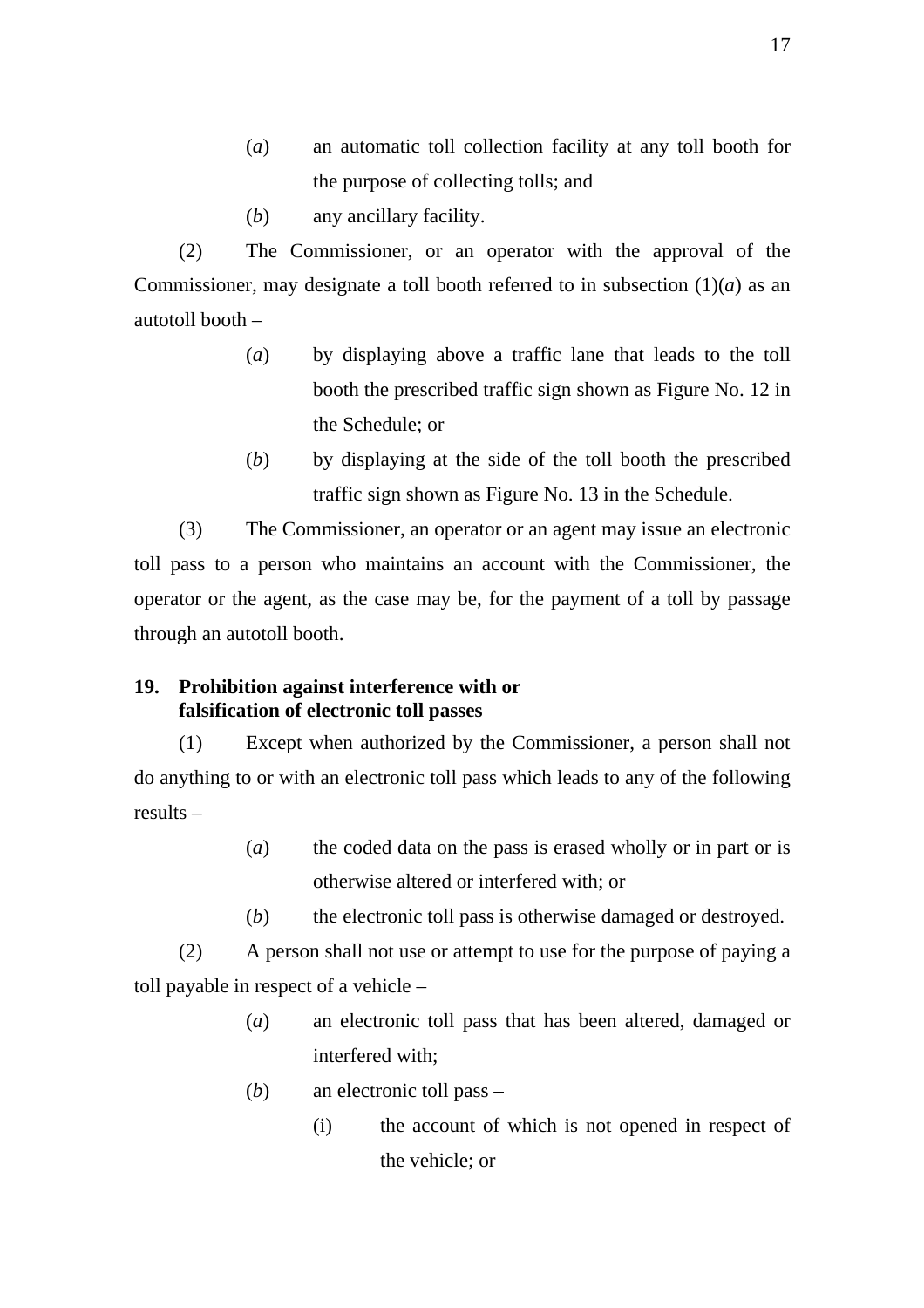- (ii) that has been obtained by fraud or deception; or
- (*c*) any material or thing purported to be or passed off as an electronic toll pass.

(3) A person who contravenes subsection (1) or (2) commits an offence and is liable on conviction to a fine at level 2 and to imprisonment for 6 months.

# PART 5

#### PERMITS, APPROVALS AND EXEMPTIONS

#### **20. Vehicles requiring permits**

- (1) A person shall not, in the Control Area, drive a vehicle  $-$ 
	- (*a*) the width (including any load and any equipment attached to the vehicle) of which exceeds 2.5 m;
	- (*b*) the length (including any load and any equipment attached to the vehicle) of which exceeds 12 m;
	- (*c*) the height (including any load and any equipment attached to the vehicle) of which exceeds 4.6 m;
	- (*d*) that is drawing a trailer and the combined length of the vehicle and trailer (including drawbar and any load) exceeds 16 m;
	- (*e*) that requires a movement permit under regulation 53(1) of the Road Traffic (Registration and Licensing of Vehicles) Regulations (Cap. 374 sub. leg. E); or
	- (*f*) that is so loaded that its gross vehicle weight exceeds
		- (i) the permitted maximum gross vehicle weight; or
		- (ii) if applicable, the maximum gross combined weight,

assigned or determined in respect of that vehicle under the Second Schedule to the Road Traffic (Construction and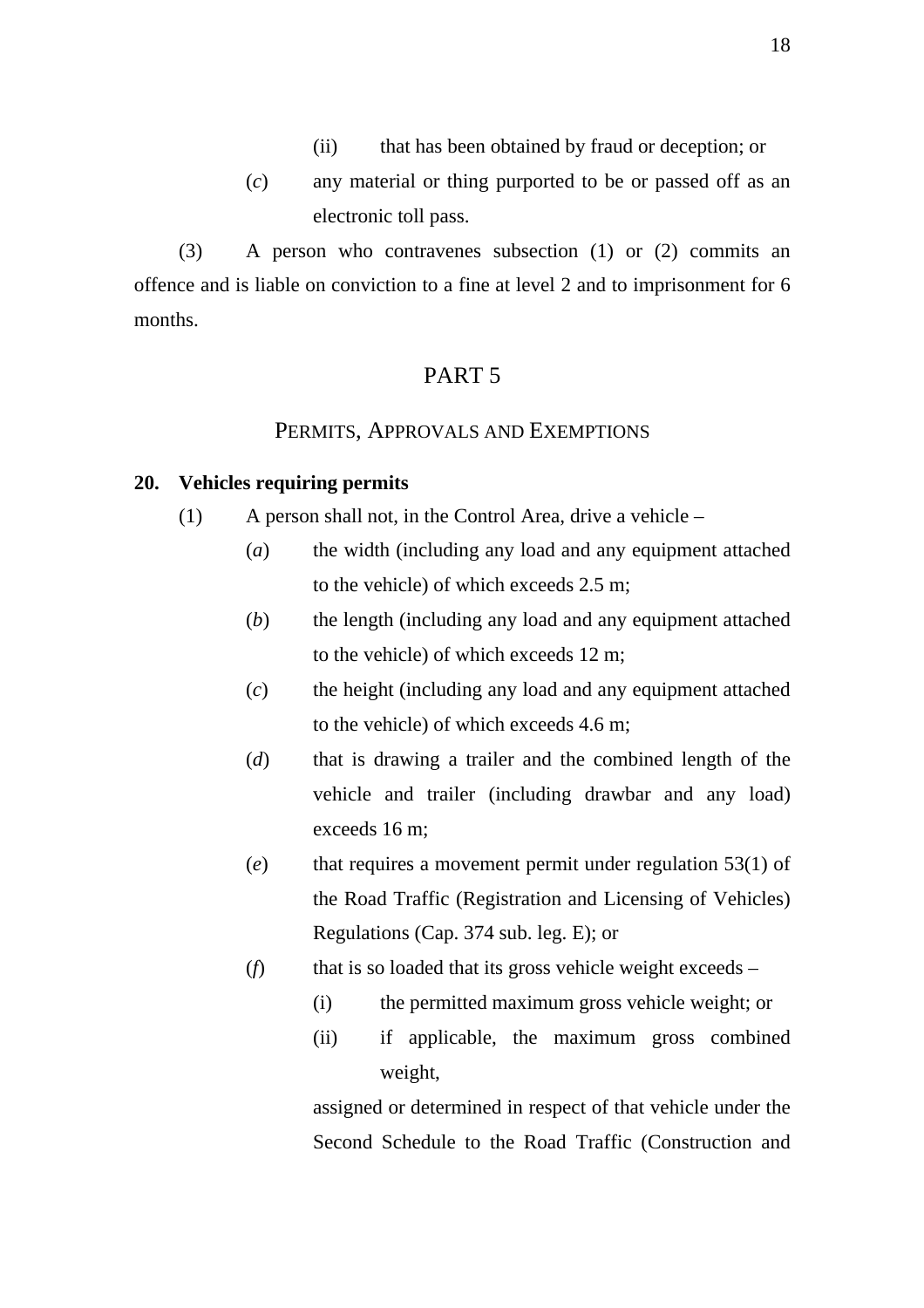Maintenance of Vehicles) Regulations (Cap. 374 sub. leg.  $A)$ .

unless he does so under a permit issued under subsection (2) and in accordance with the conditions of the permit.

(2) The Commissioner or an operator may issue a permit for the passage of a vehicle described in subsection (1)(*a*), (*b*), (*c*), (*d*), (*e*) or (*f*) through the Control Area.

(3) A permit issued under subsection (2) is subject to such conditions as the Commissioner may specify.

(4) The driver of a vehicle that is the subject of a permit issued under subsection (2) shall produce the permit for inspection by a police officer or an authorized officer when required to do so.

(5) A person who contravenes subsection (1) or (4) commits an offence and is liable on conviction to a fine at level 2 and to imprisonment for 6 months.

#### **21. Approval for driving on closed roads**

(1) A person shall not drive a vehicle of a particular description on a road or any part of a road in the Control Area that is closed to that description of vehicles unless prior approval has been obtained from –

- (*a*) the Commissioner;
- (*b*) the Director:
- (*c*) the Commissioner of Police; or
- (*d*) an operator,

as may be appropriate in the circumstances.

(2) A person who contravenes subsection (1) commits an offence and is liable on conviction to a fine at level 2 and to imprisonment for 6 months.

#### **22. Escort of vehicles**

(1) Without prejudice to the conditions specified in a permit issued under section 20(2), the Commissioner or an operator may require that the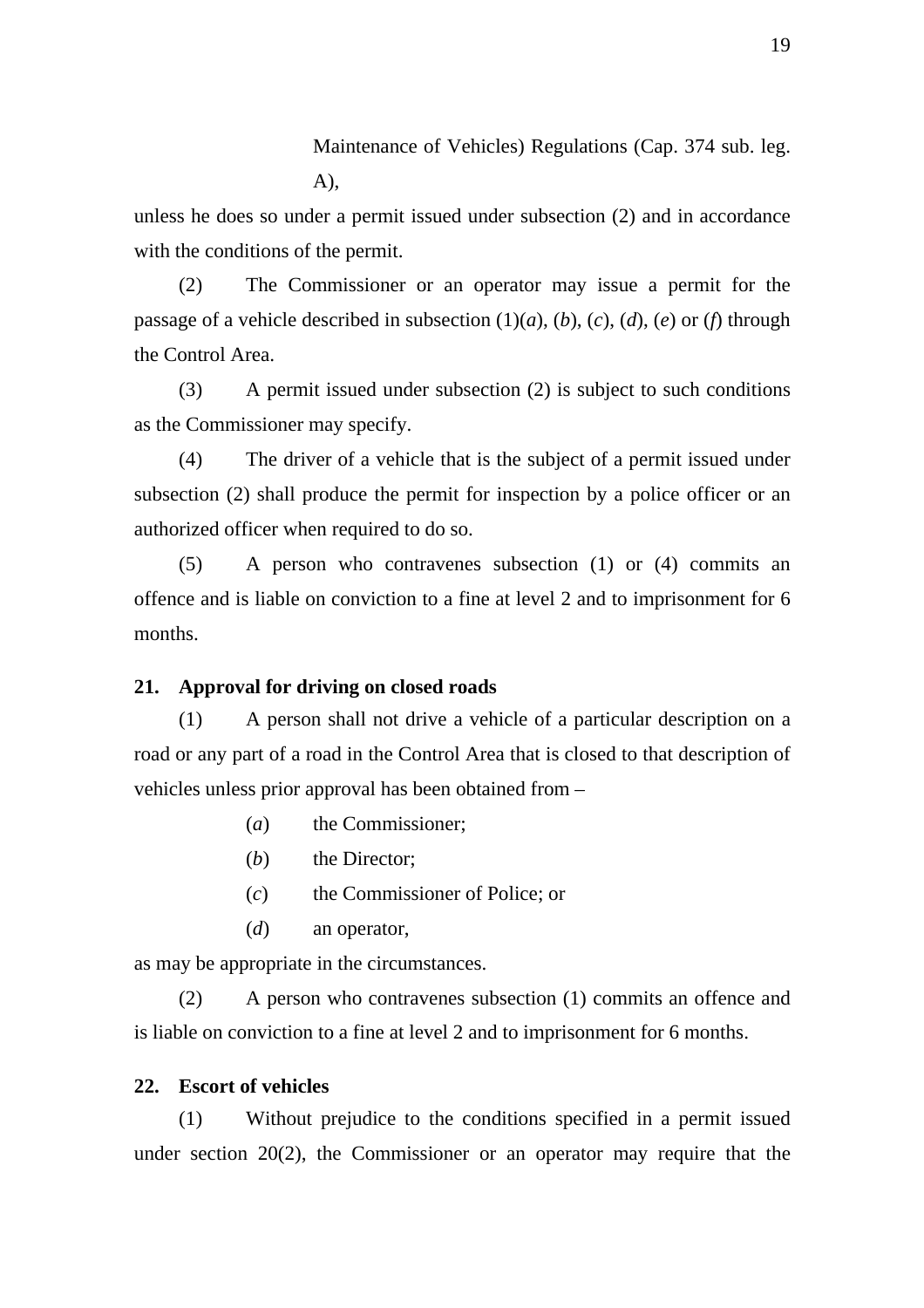following vehicles be accompanied by an escort vehicle provided by the Commissioner or the operator, as the case may be, when passing through the Control Area –

- (*a*) a vehicle that is the subject of a permit issued under section  $20(2)$ ;
- (*b*) a vehicle that is the subject of an approval referred to in section 21.

(2) A person who fails to comply with a requirement made under subsection (1) commits an offence and is liable on conviction to a fine at level 2 and to imprisonment for 6 months.

#### **23. Exemptions from this Regulation**

(1) Sections 7, 10(1)(*a*), (*b*)(i), (ii) and (v) and (*c*), 12, 13 and 21 do not apply to the driver or owner of or the personnel carried in –

- (*a*) a vehicle being used by the Fire Services Department;
- (*b*) an ambulance;
- (*c*) a vehicle being used by the Hong Kong Police Force;
- (*d*) a vehicle being used by the Custom and Excise Department; or
- (*e*) a vehicle being used for defence purposes (including civil defence purposes),

when the vehicle is being used in the course of urgent duties.

(2) Sections 7,  $10(1)(a)$ ,  $(b)(i)$ , (ii) and (v) and (c),  $11(2)$  and 21 do not apply to  $-$ 

- (*a*) a person engaged in the maintenance, repair, cleaning, clearance, survey, inspection, alteration or improvement ("maintenance works") of any part of the Control Area; or
- (*b*) a person engaged in the erection, laying, placing, maintenance, testing, alteration, repair or removal of any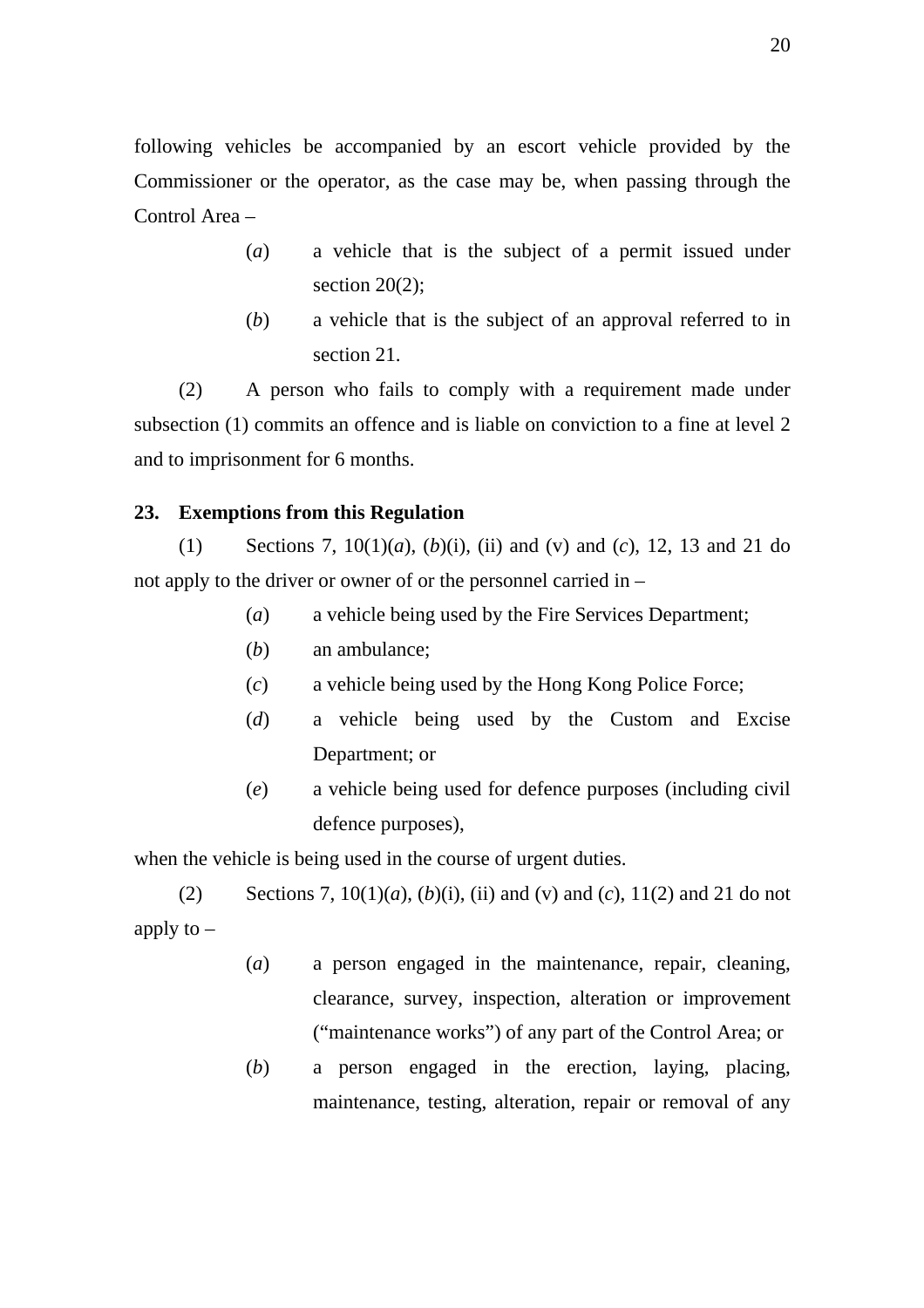structure, works or apparatus ("installation works") in, under or over any part of the Control Area,

to the extent necessary for engaging in such maintenance works or installation works.

(3) Sections 7,  $10(1)(a)$ ,  $(b)(i)$ , (ii) and (v) and (c),  $11(2)$  and 21 do not apply to a person engaged, in the Control Area, in any activity that is approved by the Commissioner, the Director or the Commissioner of Police to the extent necessary for engaging in that activity.

(4) Section 7 does not apply to –

- (*a*) a person who is
	- (i) avoiding or preventing an accident; or
	- (ii) obtaining or giving assistance required as a result of an accident or emergency,

in the Control Area; or

- (*b*) a person who is giving assistance required as a result of a vehicle stopping on any road in the Control Area –
	- (i) by reason of a mechanical failure or other defect; or
	- (ii) as a result of any other circumstances outside the control of the driver,

to the extent necessary for such an act.

(5) Sections 7, 10(1)(*a*), (*b*)(i), (ii) and (v) and (*c*), 12, 13 and 21 do not apply to a person who is complying with the direction of a police officer or an authorized officer on duty in the Control Area to the extent necessary for such compliance.

- (6) Sections 7, 10, 13 and 21 do not apply to  $-$ 
	- (*a*) a public officer or an authorized officer on duty in the Control Area to the extent necessary for performing his functions under any law; or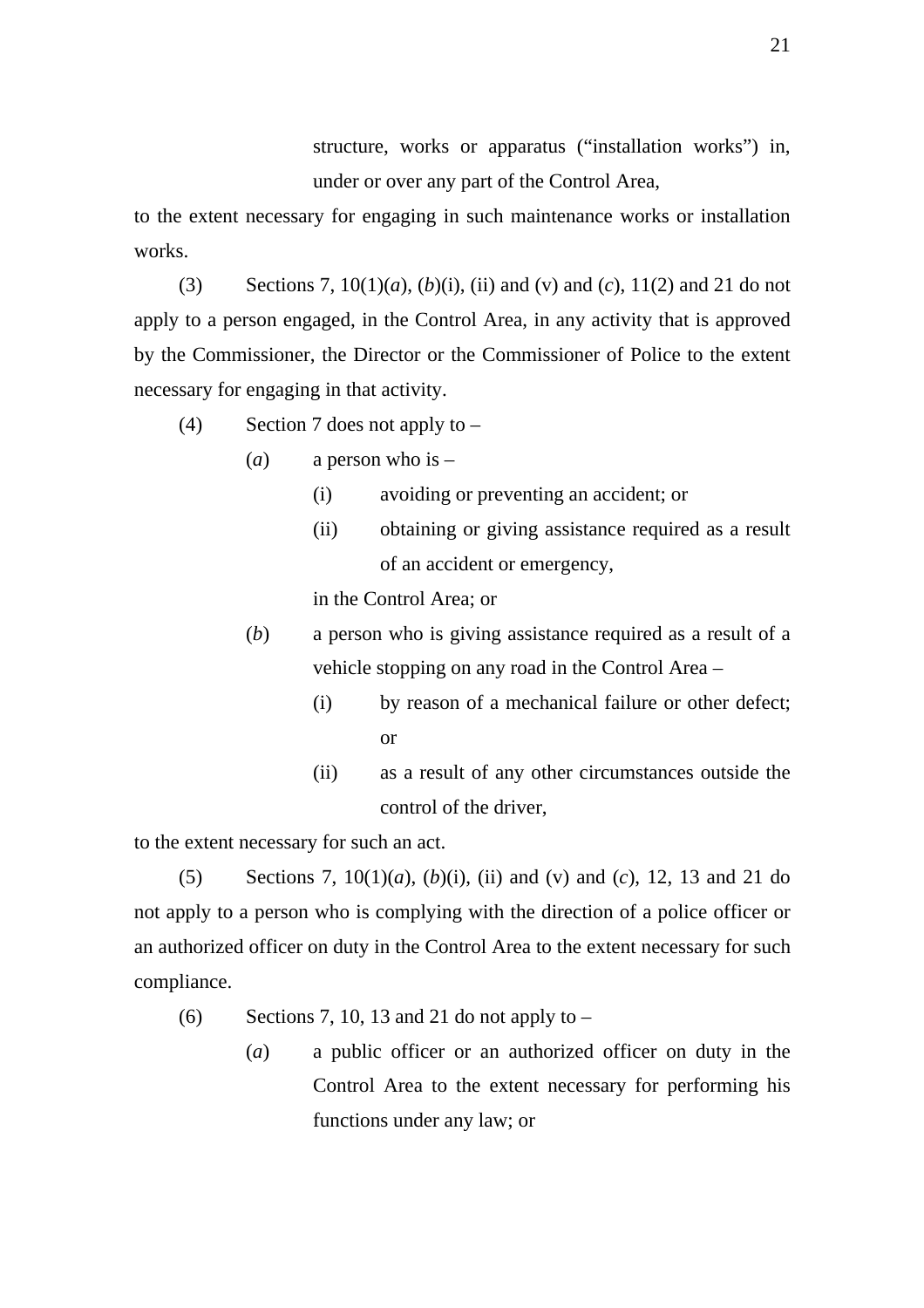- (*b*) the following individuals engaged in works in the Control Area –
	- (i) an agent or a contractor appointed by the Director;
	- (ii) maintenance staff, an agent or a contractor appointed by an operator;
	- (iii) an employee of an agent or a contractor referred to in subparagraph (i) or (ii),

to the extent necessary for engaging in such works.

#### **24. Exemptions from certain provisions of Road Traffic Ordinance**

Provisions of the Road Traffic Ordinance (Cap. 374) that require compliance with the requirement indicated by a traffic sign, light signal or road marking prescribed under that Ordinance do not apply to a person described in section 23(1), (2), (3), (4), (5) or (6) to the extent and in the circumstances described in relation to that person in the relevant subsection in section 23.

#### PART 6

#### MISCELLANEOUS OFFENCES

#### **25. Painting or affixing poster, etc.**

(1) A person shall not paint or affix any poster, placard, bill or other matter in the Control Area except with the prior written approval of the Commissioner.

(2) A person who contravenes subsection (1) commits an offence and is liable on conviction to a fine at level 2 and to imprisonment for 6 months.

#### **26. Tampering with installation, etc.**

(1) A person shall not tamper with any installation, structure, building, facility, utility, equipment, appliance, vehicle or other article in the Control Area.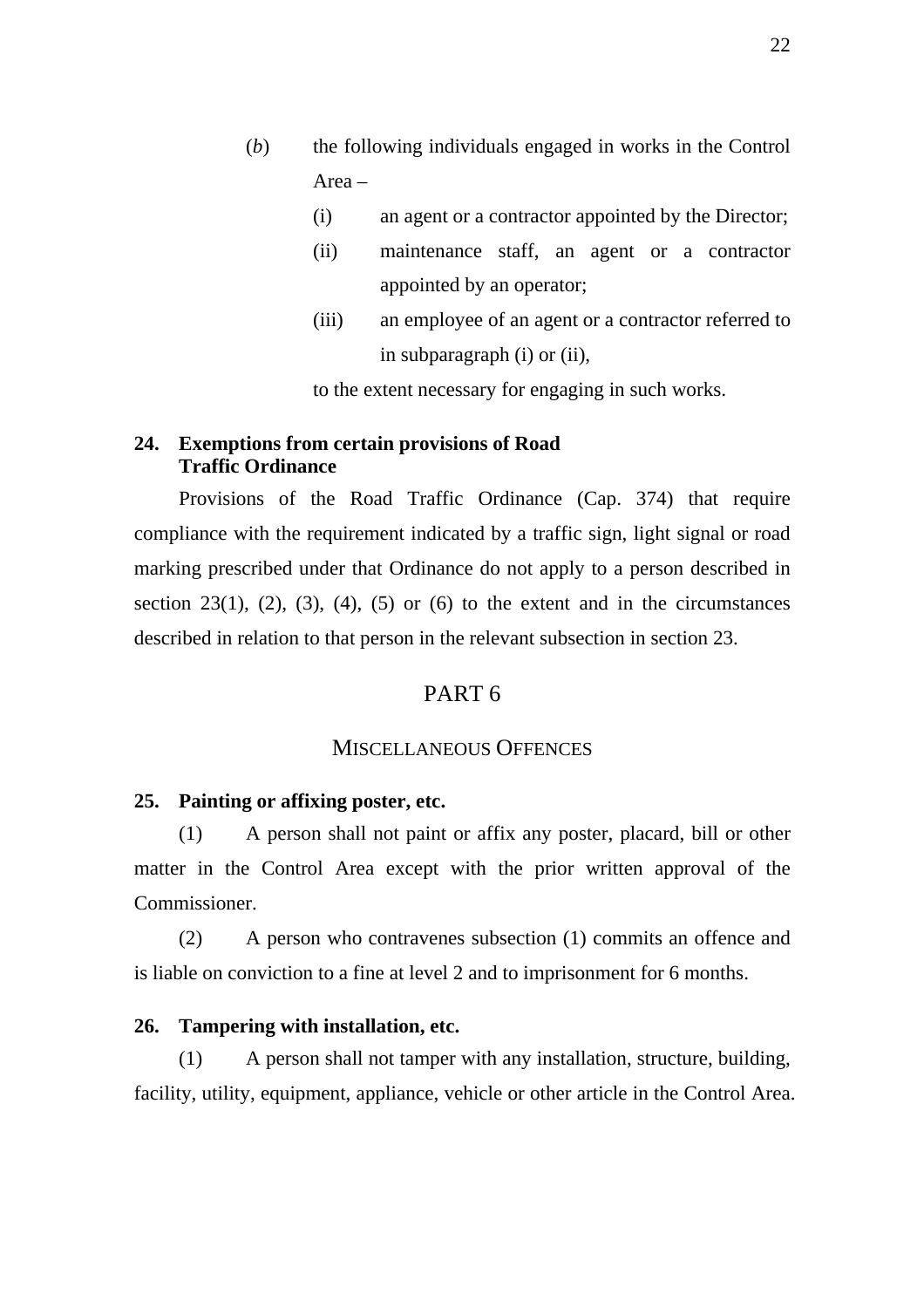(2) A person who contravenes subsection (1) commits an offence and is liable on conviction to a fine at level 2 and to imprisonment for 6 months.

# **27. Trespass**

(1) A person shall not enter or remain in any building or other facility in the Control Area except with the prior approval of  $-$ 

- (*a*) the Commissioner;
- (*b*) the Director;
- (*c*) an operator; or
- (*d*) an authorized officer.

(2) A person who contravenes subsection (1) commits an offence and is liable on conviction to a fine at level 2 and to imprisonment for 6 months.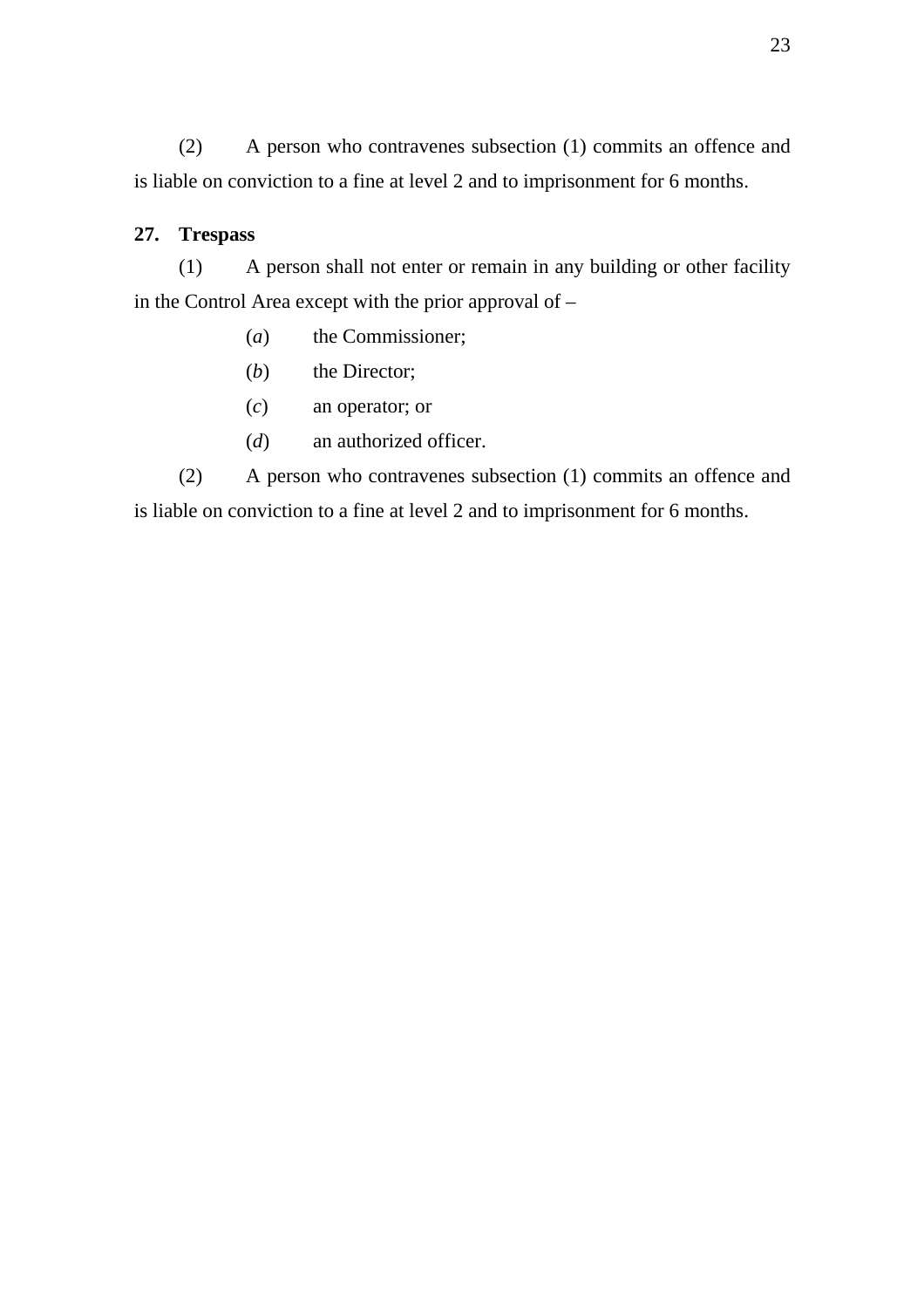SCHEDULE [ss. 2, 3, 7 & 18]

# PRESCRIBED TRAFFIC SIGNS, PRESCRIBED LIGHT SIGNALS AND PRESCRIBED ROAD MARKINGS

FIGURE NO. 1



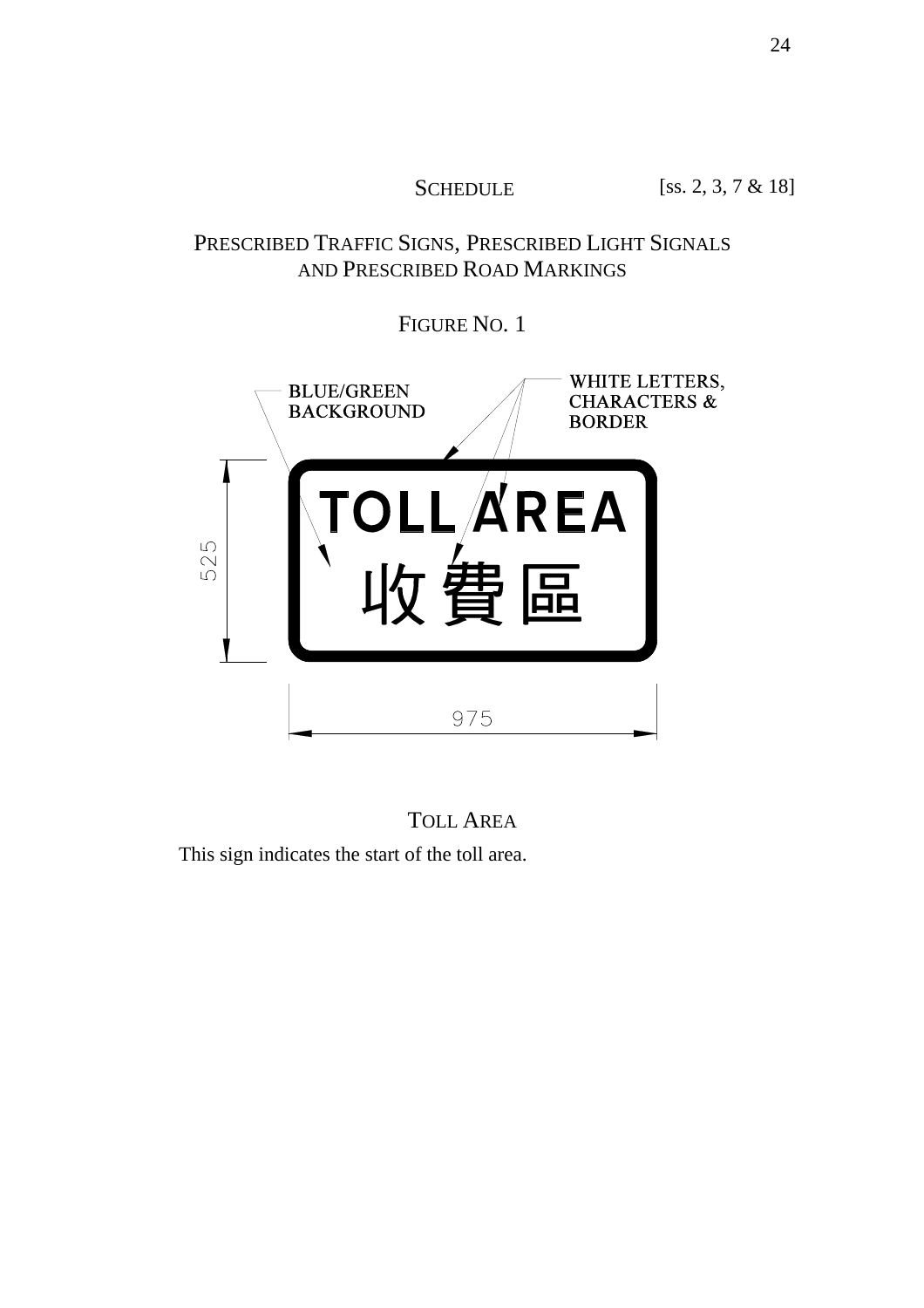# FIGURE NO. 2 WHITE LETTERS, **BLUE BACKGROUND CHARACTERS & BORDER** UNNELAREA 525 隧 區  $\blacksquare$ 1 2 2 5

# TUNNEL AREA This sign indicates the start of the tunnel area.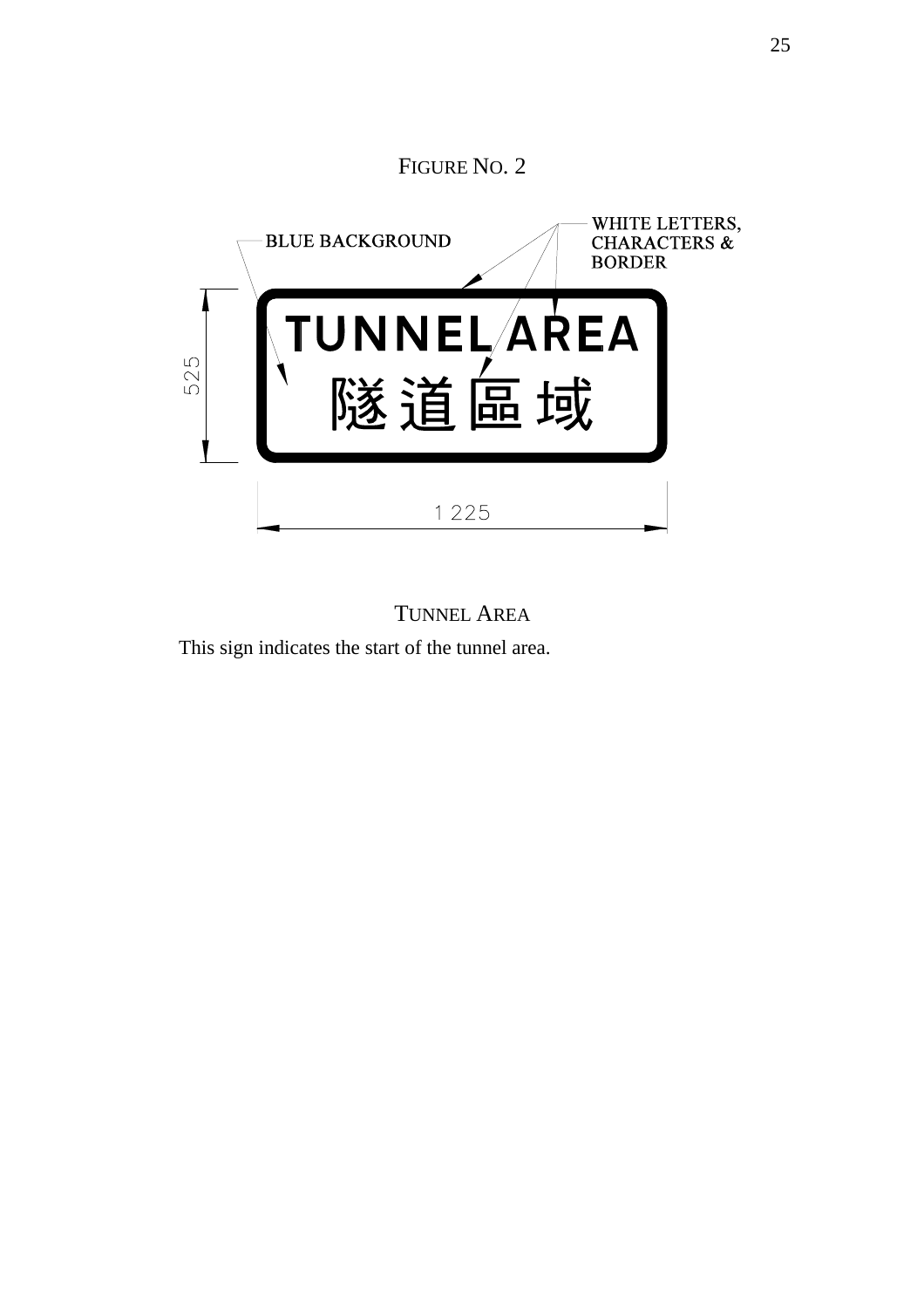# FIGURE NO. 3 WHITE LETTERS, **BLUE BACKGROUND CHARACTERS & BORDER** UNNEL AREA<sup>/</sup>END<br>隧道區域終止 525 1600

TUNNEL AREA END

This sign indicates the end of the tunnel area.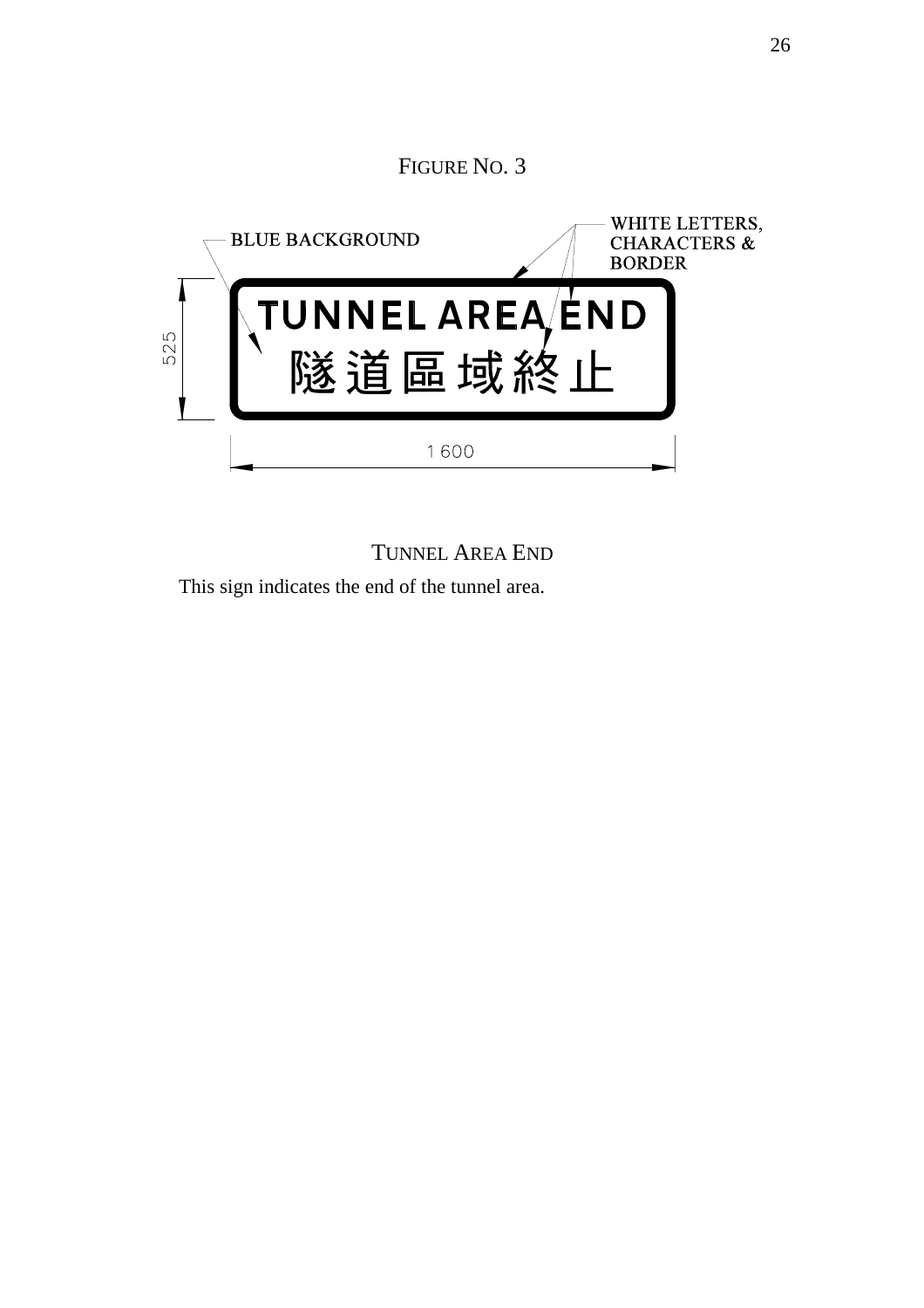# WHITE LETTERS, **BLUE/GREEN CHARACTERS & BACKGROUND BORDER** NTSING SHANG<br>CONTROLAREA 675 青沙管制 區 1 350

TSING SHA CONTROL AREA This sign indicates the start of the Control Area.

# FIGURE NO. 4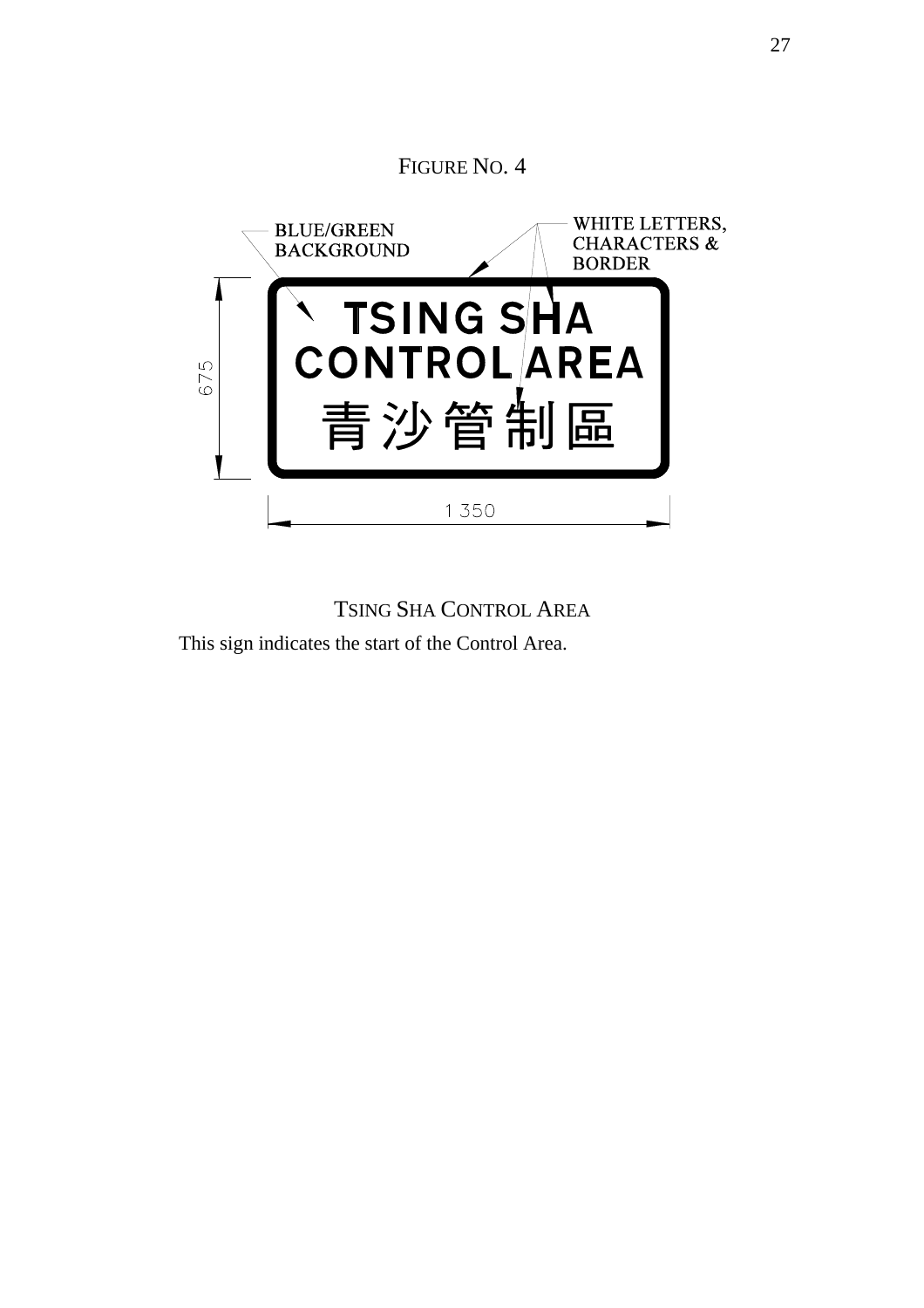

# TSING SHA CONTROL AREA END

This sign indicates the end of the Control Area.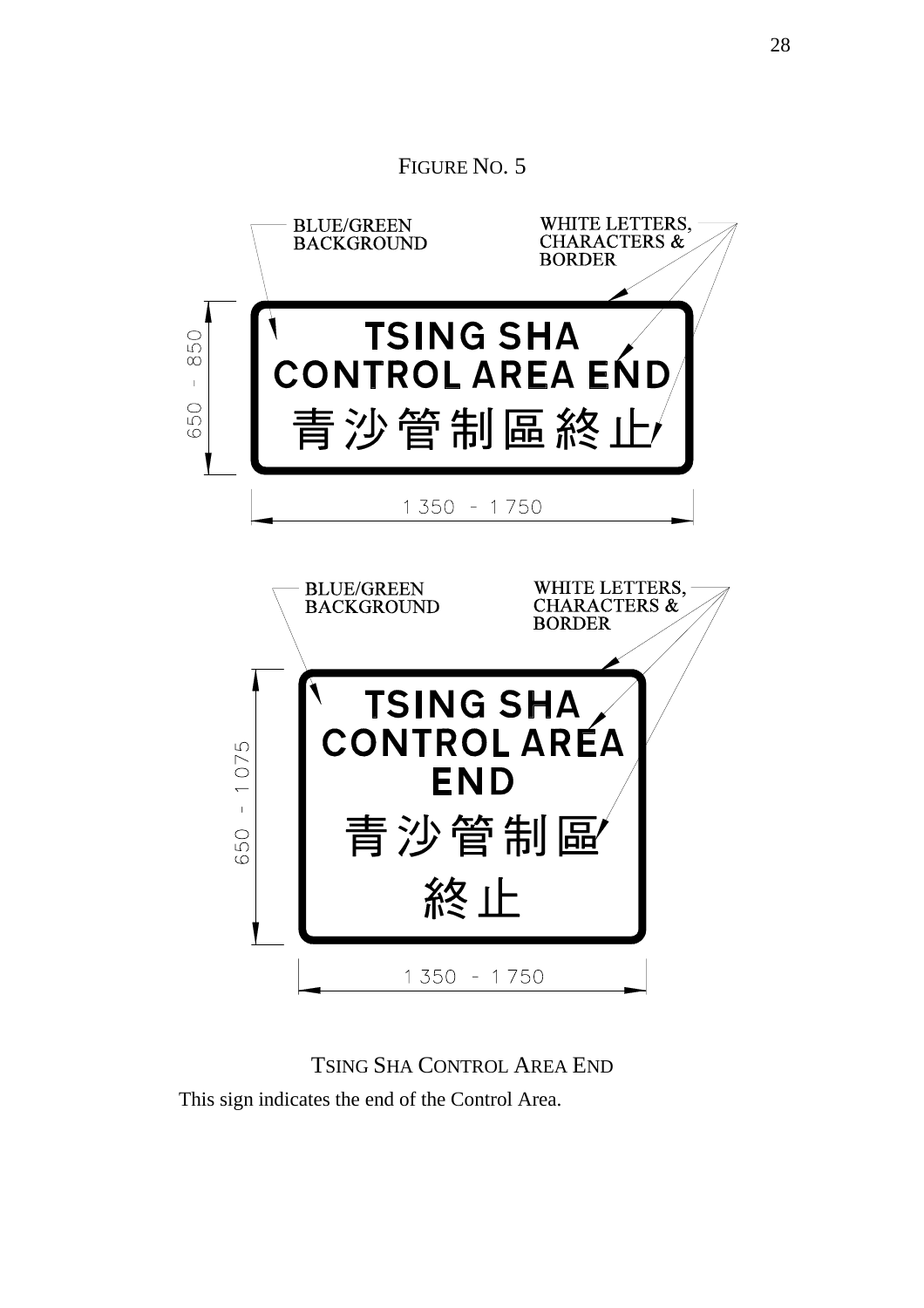

# DANGEROUS GOODS PROHIBITED

This sign indicates that vehicles carrying dangerous goods of particular categories are prohibited from proceeding beneath, beyond or past the sign. It may be used in conjunction with the sign in Figure No. 7.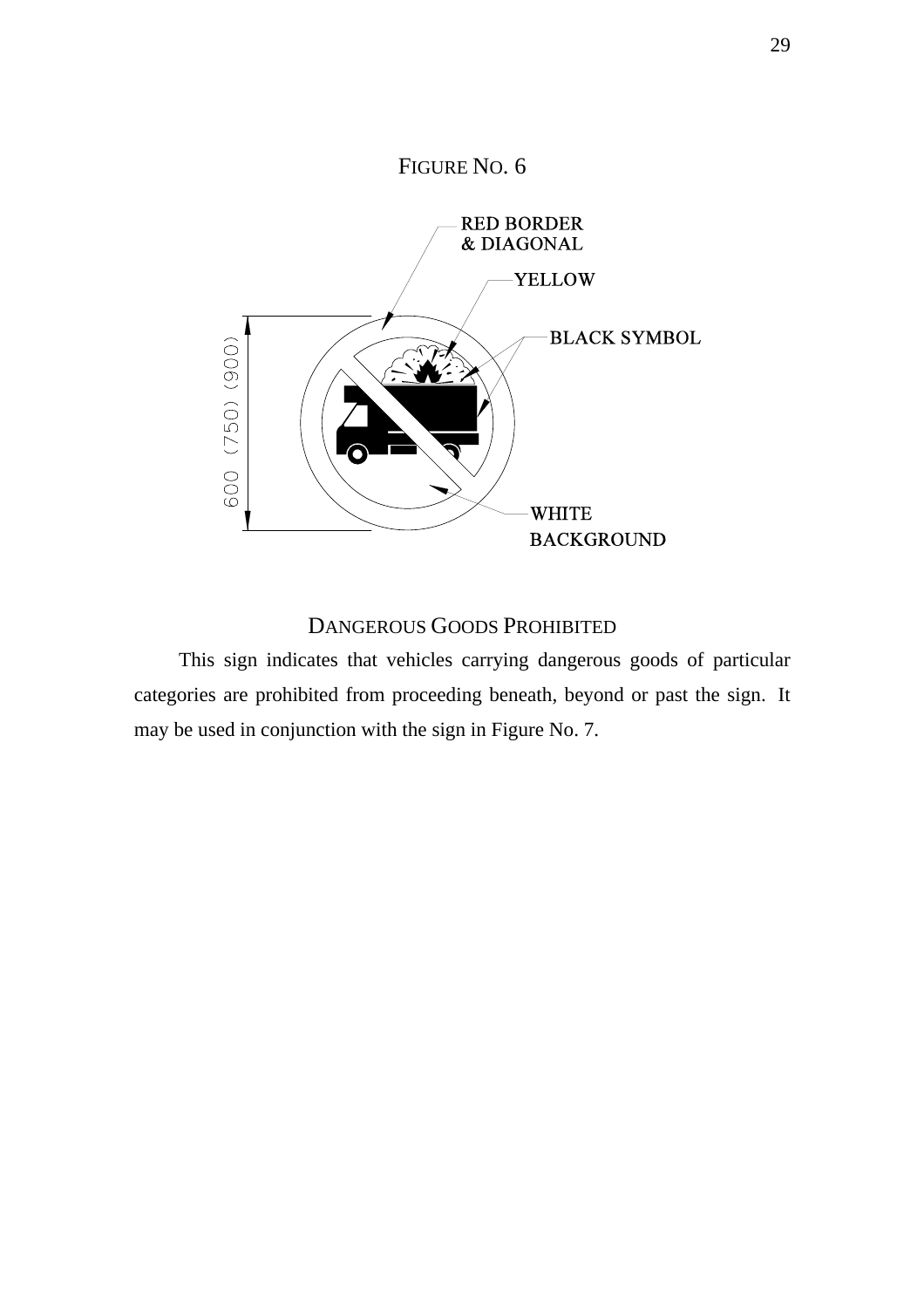# FIGURE NO. 7 **BLACK NUMERALS, LETTERS, WHITE BACKGROUND CHARACTERS & BORDER** 250 (350) (425) (500)  $\bullet$ 650 (850) (1075) (1275)

# CATEGORIES OF DANGEROUS GOODS

When this sign is used in conjunction with the sign in Figure No. 6 it indicates the category or categories of dangerous goods referred to in that Figure. The significance of the sign is as follows –

- (*a*) Category 1 indicates dangerous goods referred to in Category 1 of the Schedule to the Dangerous Goods (Application and Exemption) Regulations (Cap. 295 sub.  $leg. A);$
- (*b*) Category 2 indicates dangerous goods referred to in Category 2 of the Schedule to the Dangerous Goods (Application and Exemption) Regulations (Cap. 295 sub. leg. A);
- (*c*) Category 5 indicates dangerous goods referred to in Category 5 of the Schedule to the Dangerous Goods (Application and Exemption) Regulations (Cap. 295 sub. leg. A).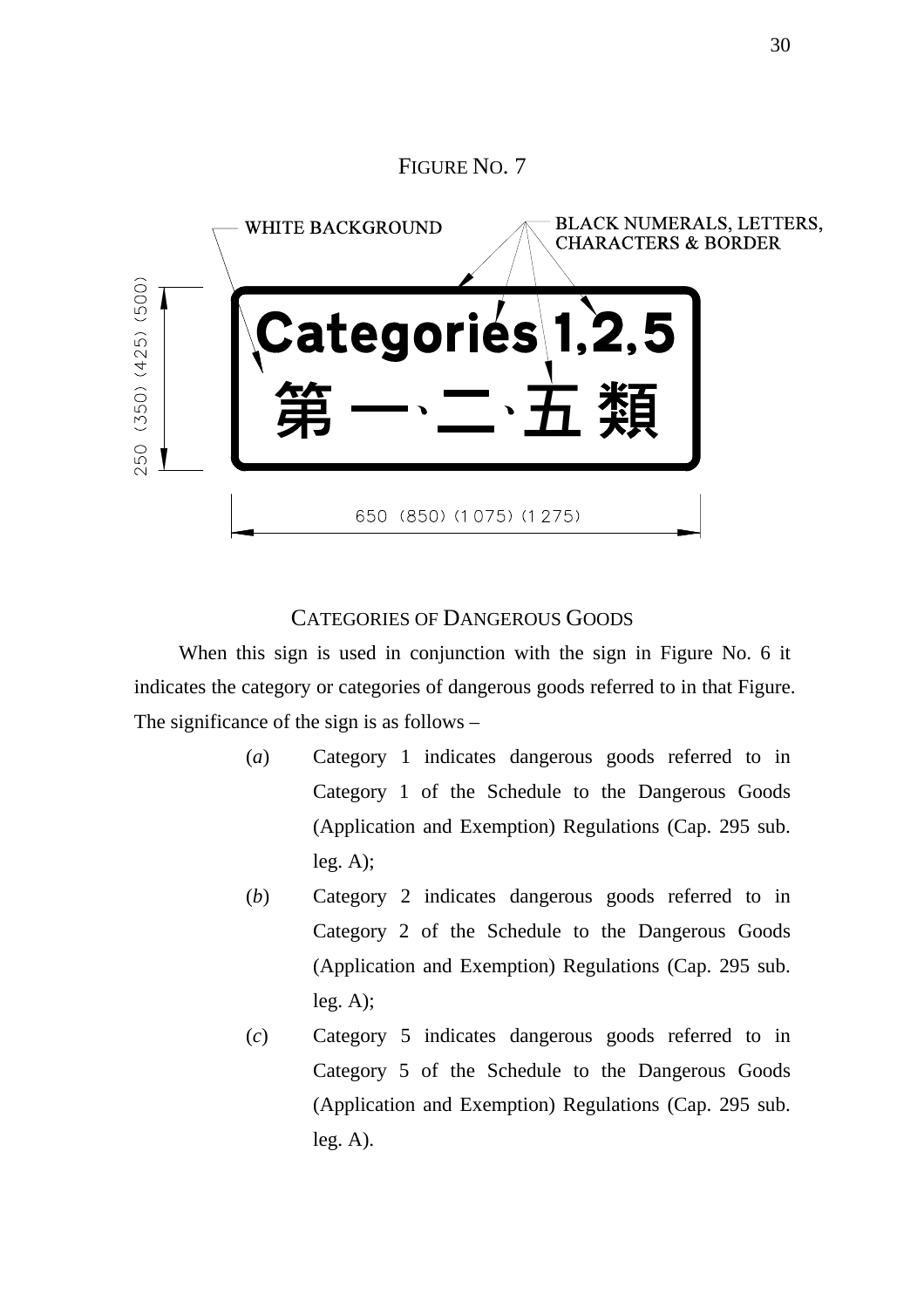

# STOP, PAY TOLL

This sign indicates that a driver of a vehicle must stop the vehicle and pay the toll payable in respect of the vehicle.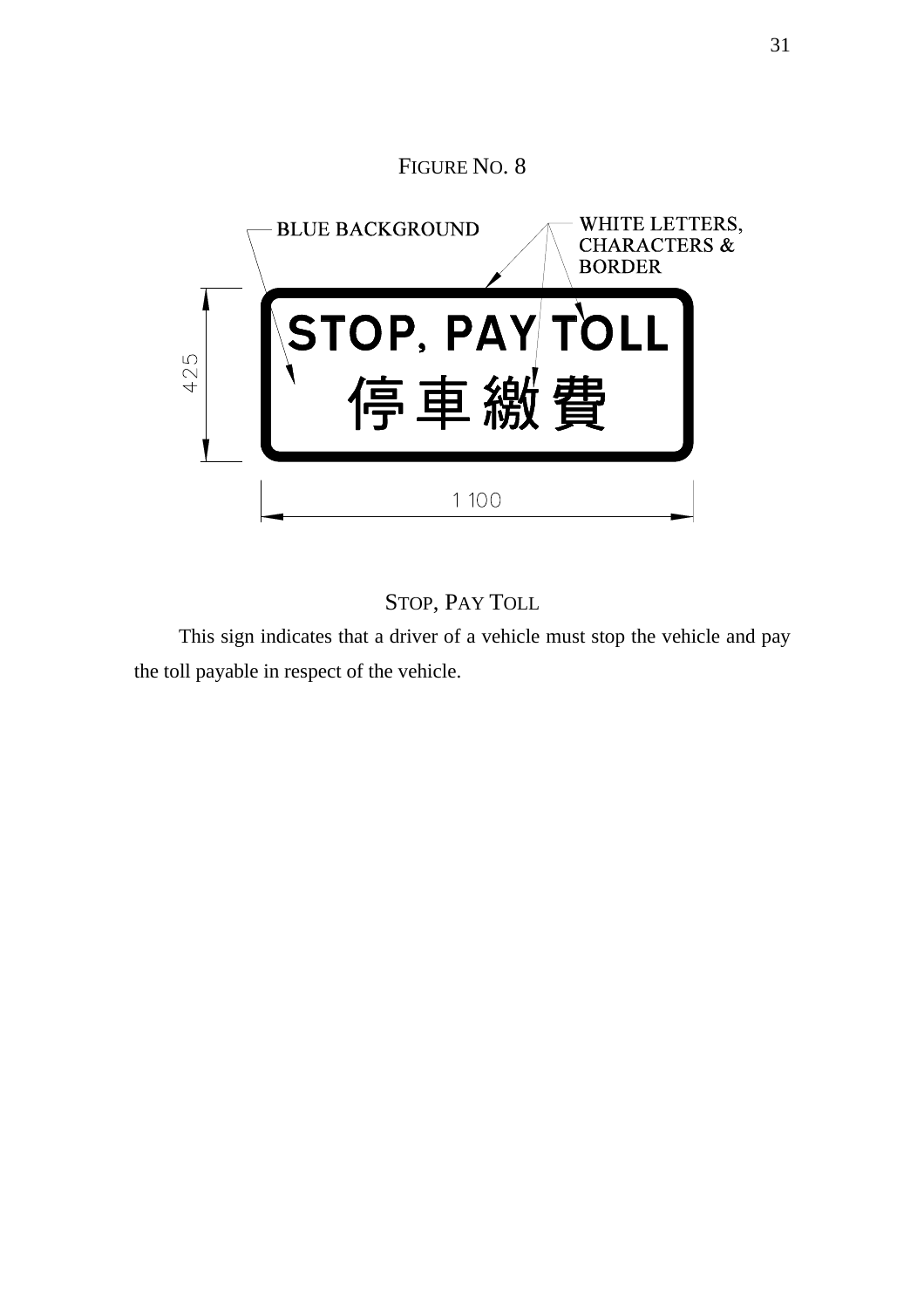

# KEEP IN TRAFFIC LANE

This sign indicates that vehicles must keep in their traffic lanes.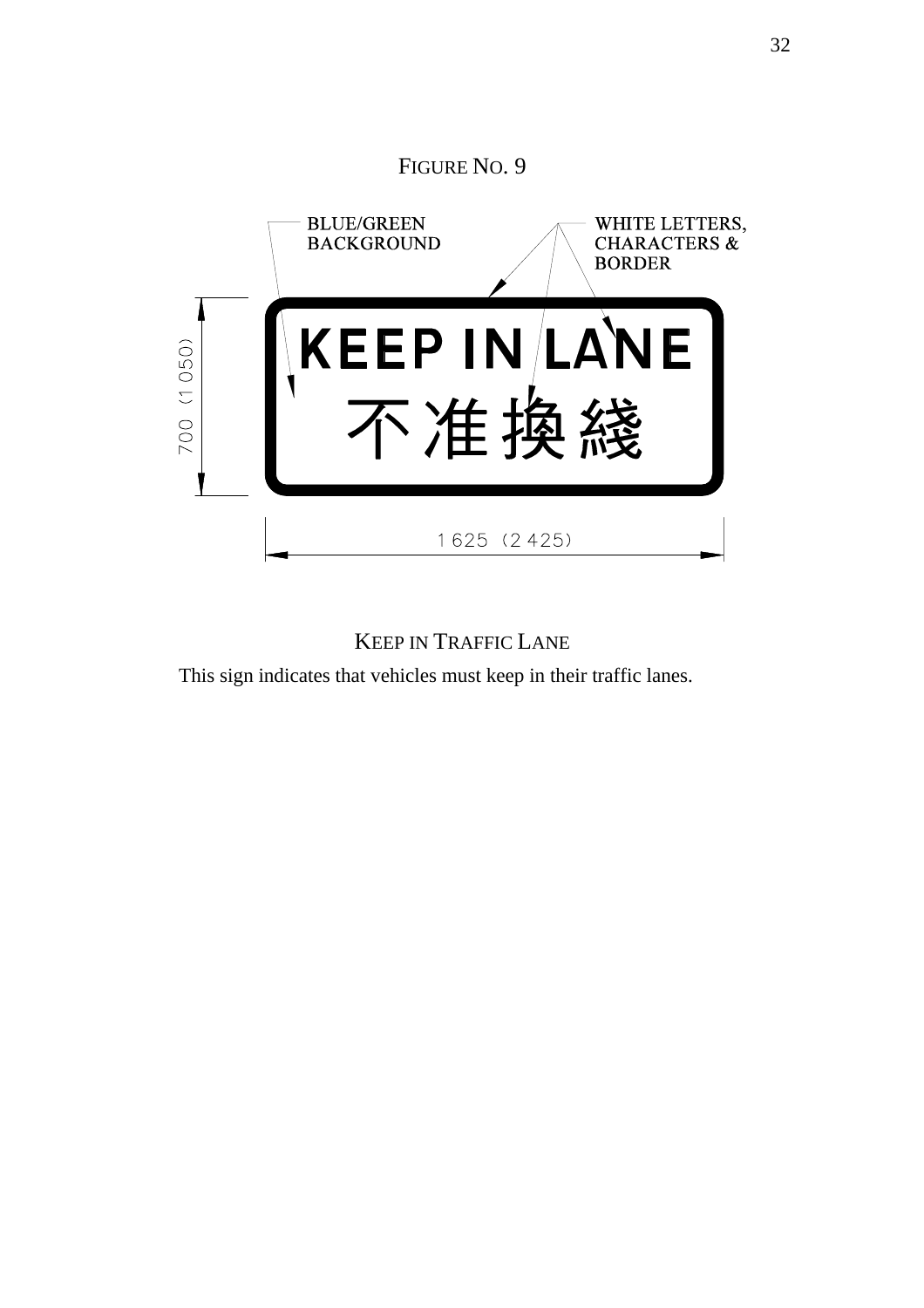

KEEP TO NEARSIDE LANE OR MIDDLE LANE FOR TUNNEL

This sign indicates that medium goods vehicles and heavy goods vehicles must keep to the nearside lane or a middle lane.

The words and characters "MEDIUM AND HEAVY GOODS VEHICLES" and "中型及重型貨車" may be replaced by "BUSES" and "巴士" or any description of motor vehicles to indicate that such vehicles must keep to the nearside lane or a middle lane.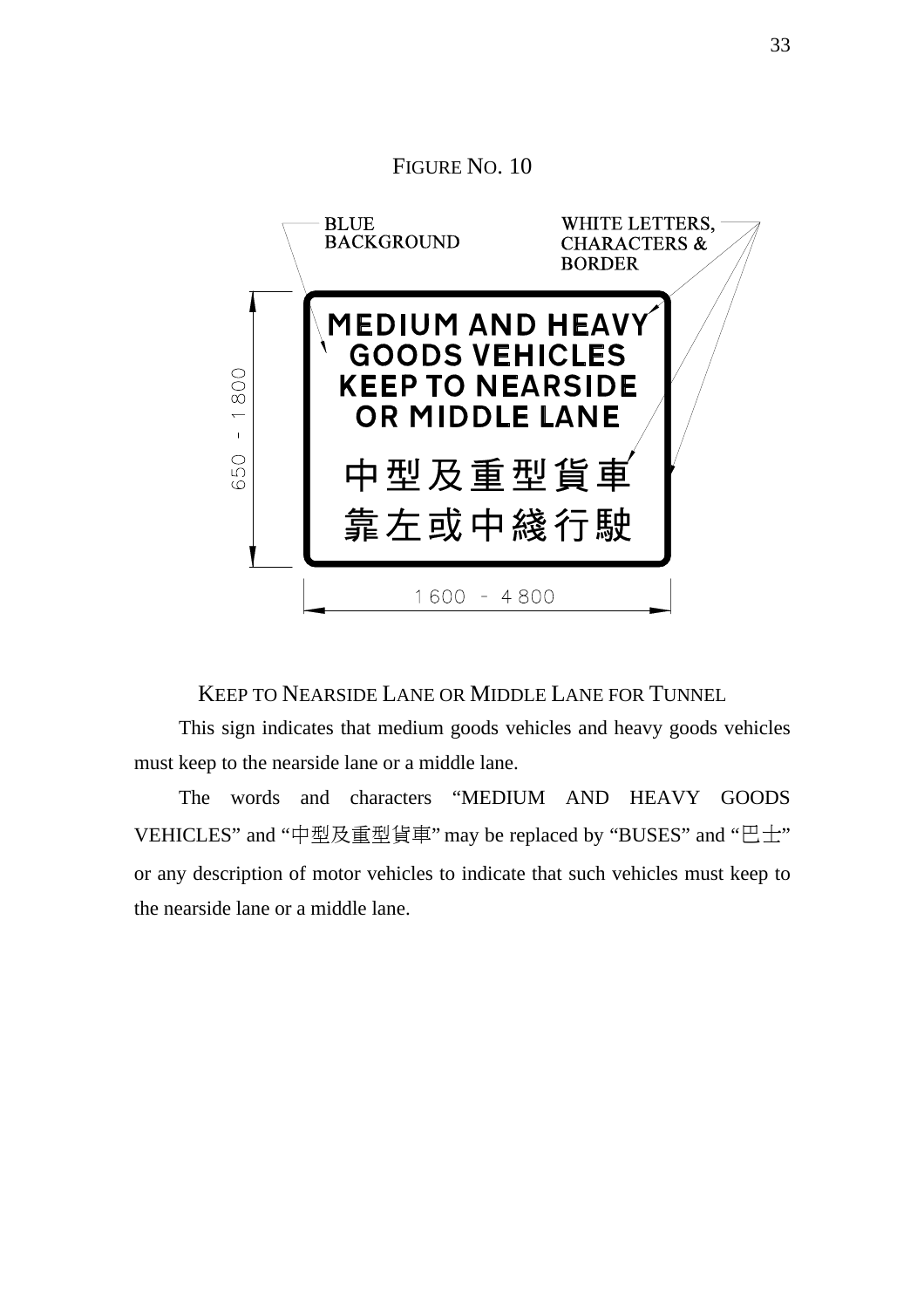FIGURE NO. 11



#### KEEP TO NEARSIDE LANE FOR TUNNEL

This sign indicates that buses must keep to the nearside lane.

The word and characters "BUSES" and " $E^+$ " may be replaced by any description of motor vehicles to indicate that such vehicles must keep to the nearside lane.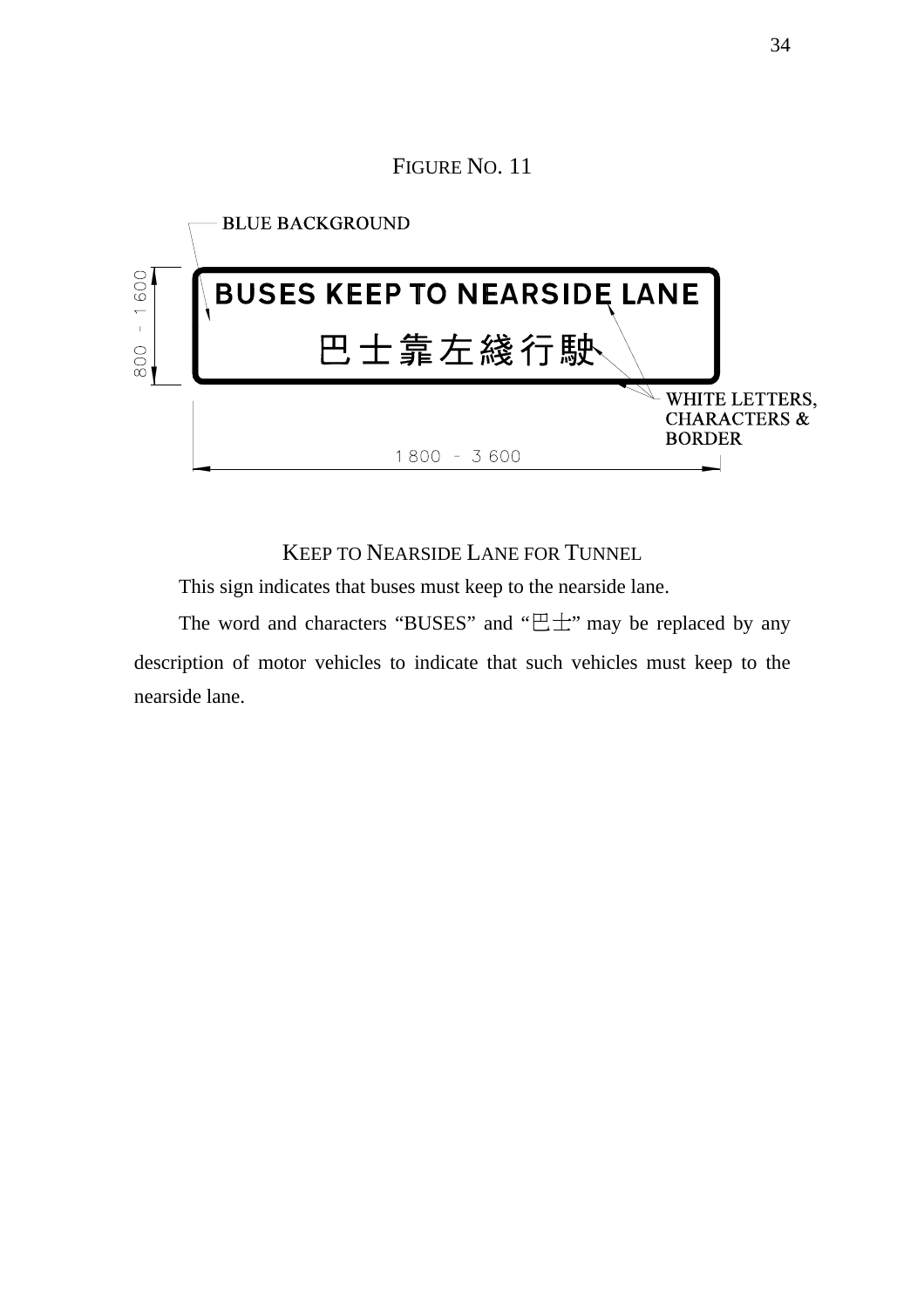# FIGURE NO. 12



# TRAFFIC LANE (AUTOTOLL ONLY)

This sign is displayed above a traffic lane that leads to an autotoll booth. It indicates that only a vehicle with a valid electronic toll pass the account of which is opened in respect of the vehicle shall proceed in the traffic lane.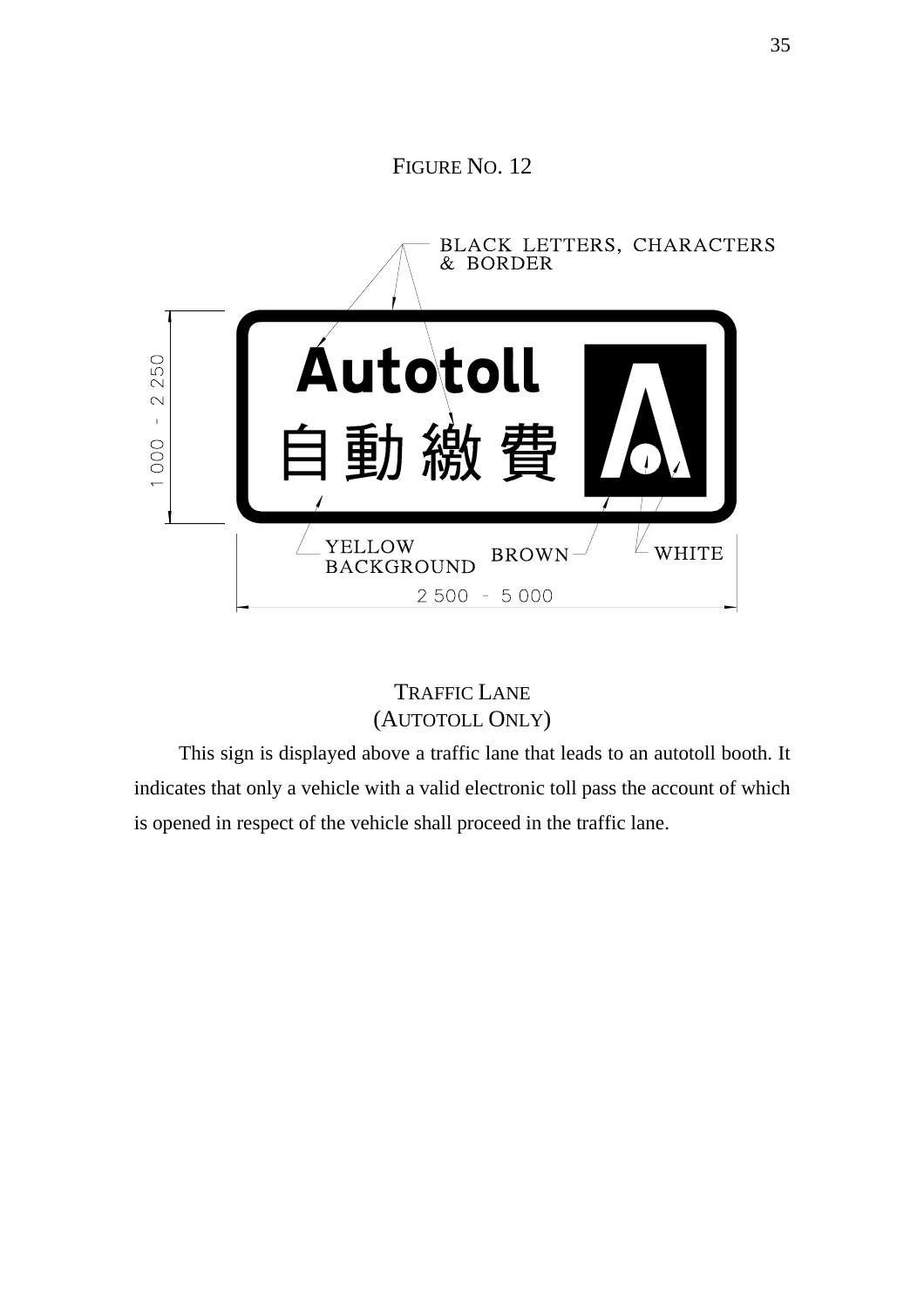#### FIGURE NO. 13



#### AUTOTOLL BOOTH

When this sign is displayed at the side of a toll booth it indicates that the toll booth is an autotoll booth. It may be used in conjunction with the sign in Figure No. 12 and it indicates that only a vehicle with a valid electronic toll pass the account of which is opened in respect of the vehicle shall pass through the autotoll booth.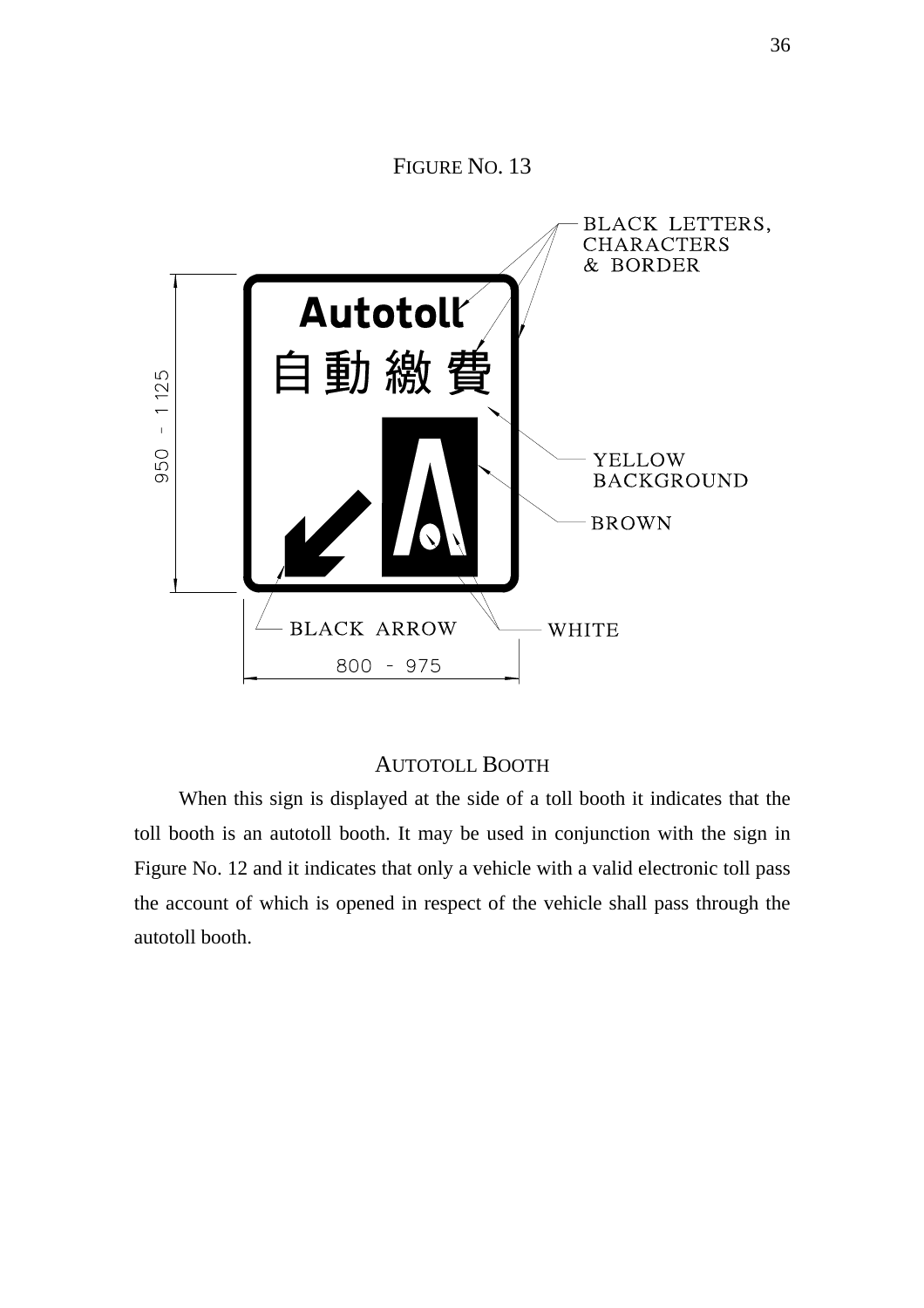

#### TOLL PAYMENT

This signal is placed in a vertical position at the side of a traffic lane dedicated for use of a toll booth.

The significance of the signal, in relation to a vehicle passing through the toll booth, is as follows –

- (*a*) the display of a red signal indicates that the toll in respect of the vehicle has not been paid;
- (*b*) the display of a green signal indicates that the toll in respect of the vehicle has been paid or no toll is payable in respect of the vehicle.

37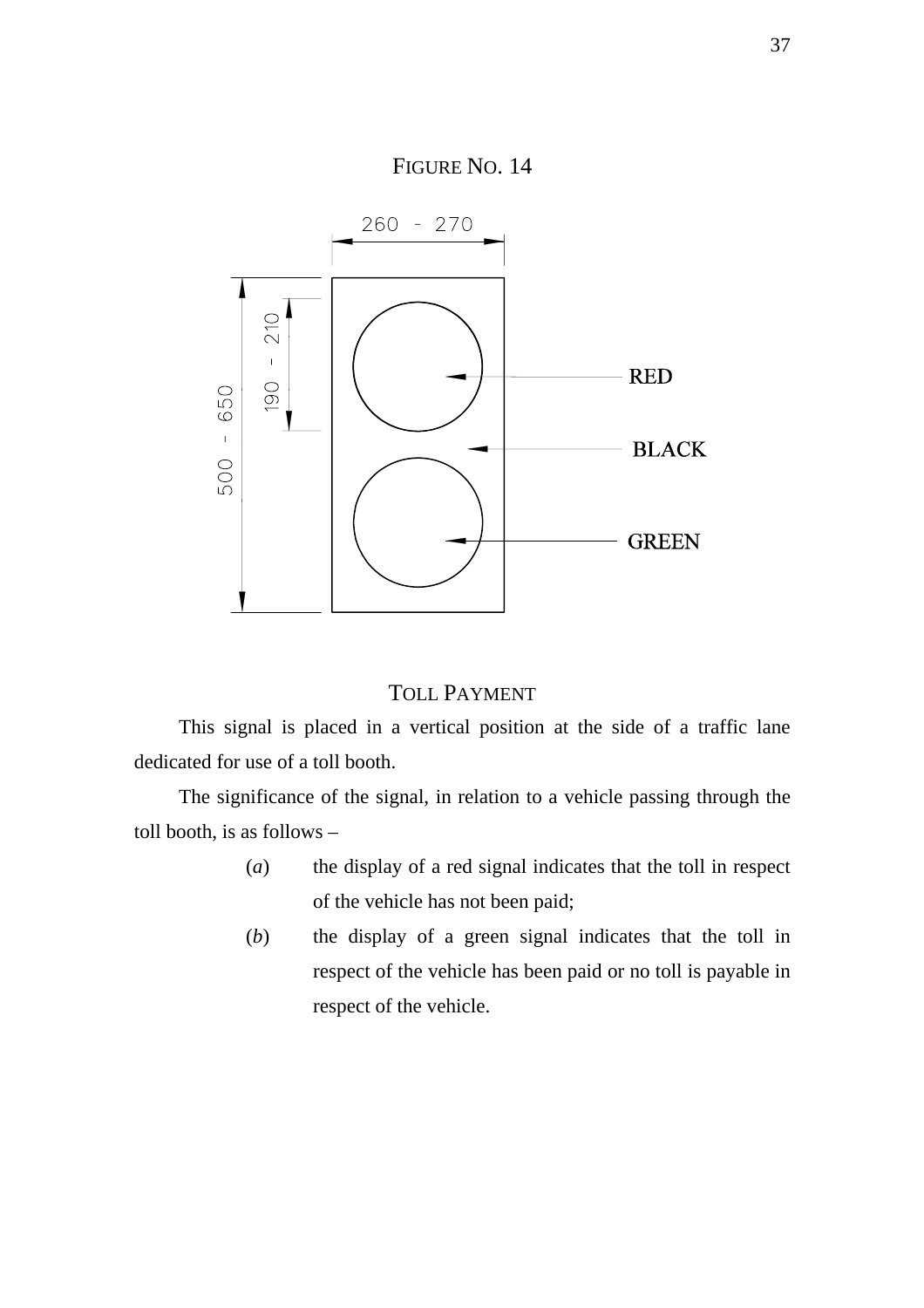

#### AUTOTOLL ACCOUNT BALANCE

This signal is placed in a vertical position at the side of an autotoll booth. It may be used in conjunction with the signal in Figure No. 14.

The significance of the signal, in relation to a vehicle passing through the autotoll booth with an electronic toll pass, is as follows –

- (*a*) the display of a red illuminated dollar sign indicates that the account balance of the electronic toll pass is nil;
- (*b*) the display of a yellow illuminated dollar sign indicates that the account balance of the electronic toll pass is less than an amount specified by the Commissioner, an operator or an agent.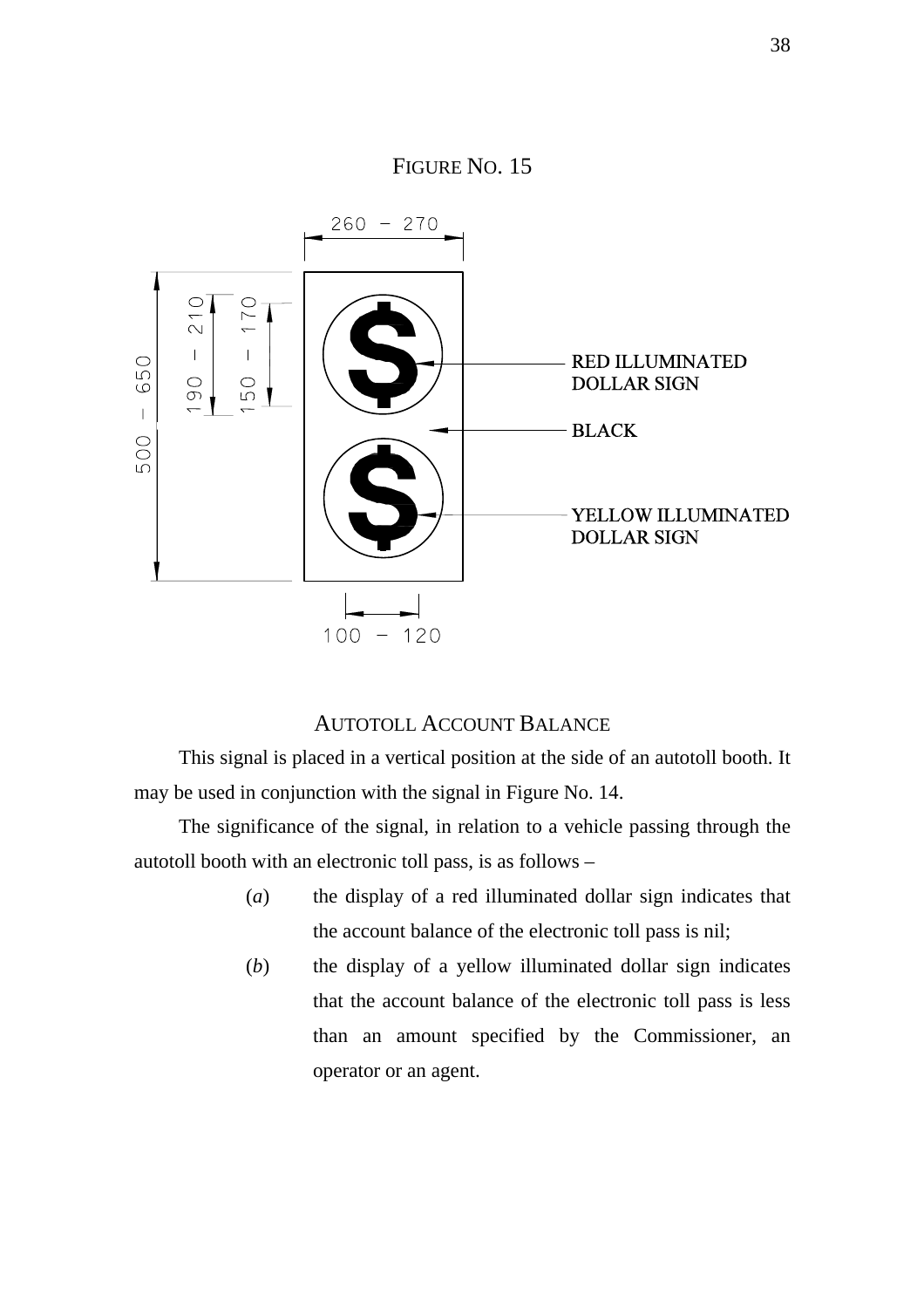

# NO CHANGE TOLL BOOTH

When this sign is displayed at a toll booth it indicates that drivers using the toll booth who pay in excess of the toll are not entitled to change.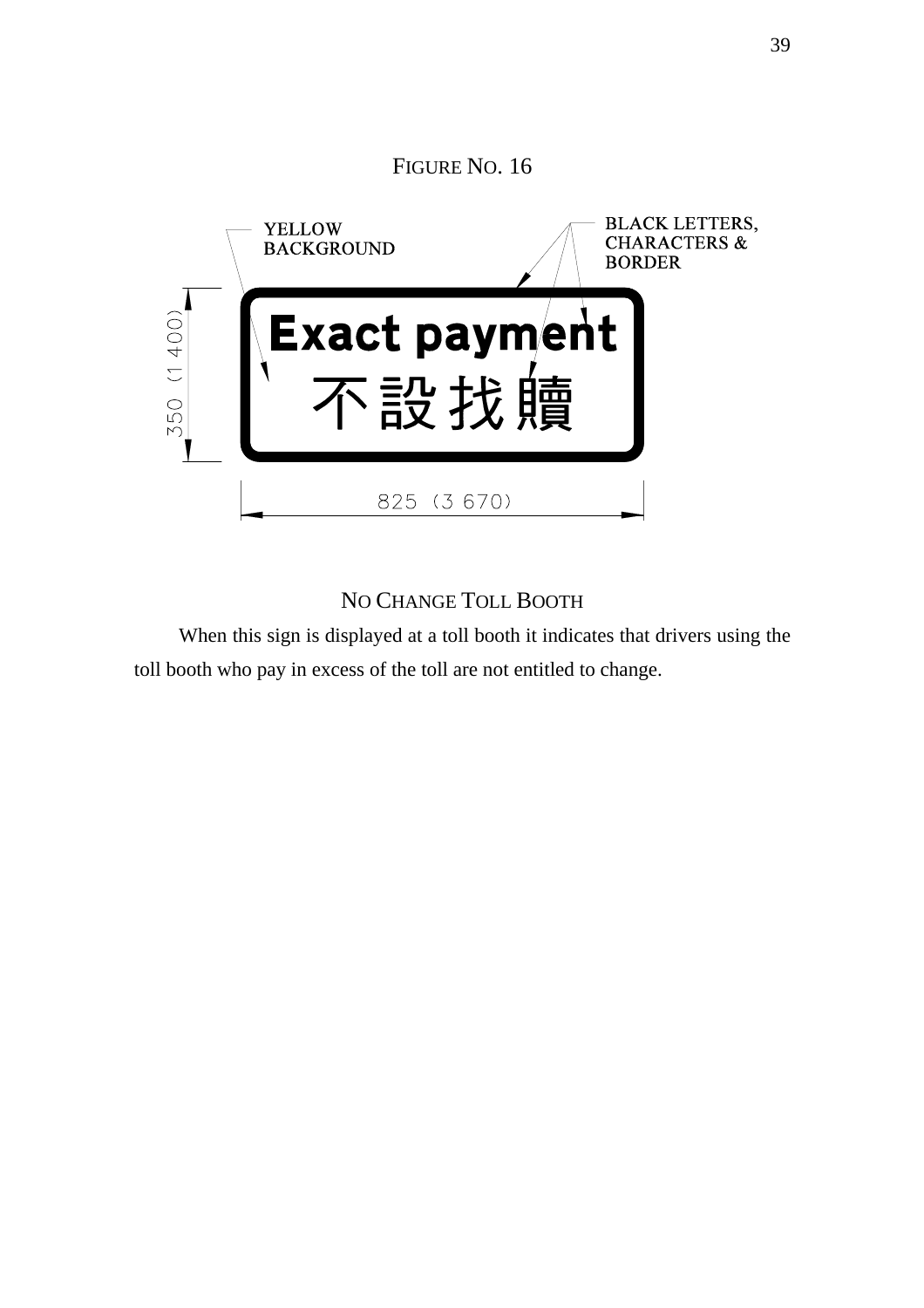



#### TRAFFIC LANE

This signal may be placed above or at the side of a traffic lane for the control of traffic proceeding along the lane, provided that when the signal is placed above the lane the green arrow shall point downwards.

The significance of the signal shall be as follows –

- (*a*) when a green arrow is displayed, vehicles may proceed along the lane;
- (*b*) when a steady or intermittent yellow light is displayed, vehicles must proceed along the lane with caution and be prepared to stop;
- (*c*) when a red cross is displayed, vehicles must not proceed beneath, beyond or past the signal.

The signal may be displayed at the side of a toll booth where the yellow light may be omitted and the significance of the signal, in relation to a vehicle passing through the toll booth, shall be as follows –

- (*a*) the display of a red cross indicates that the toll in respect of the vehicle has not been paid and the vehicle must not proceed beyond or past the signal;
- (*b*) the display of a green arrow indicates that the toll in respect of the vehicle has been paid or no toll is payable in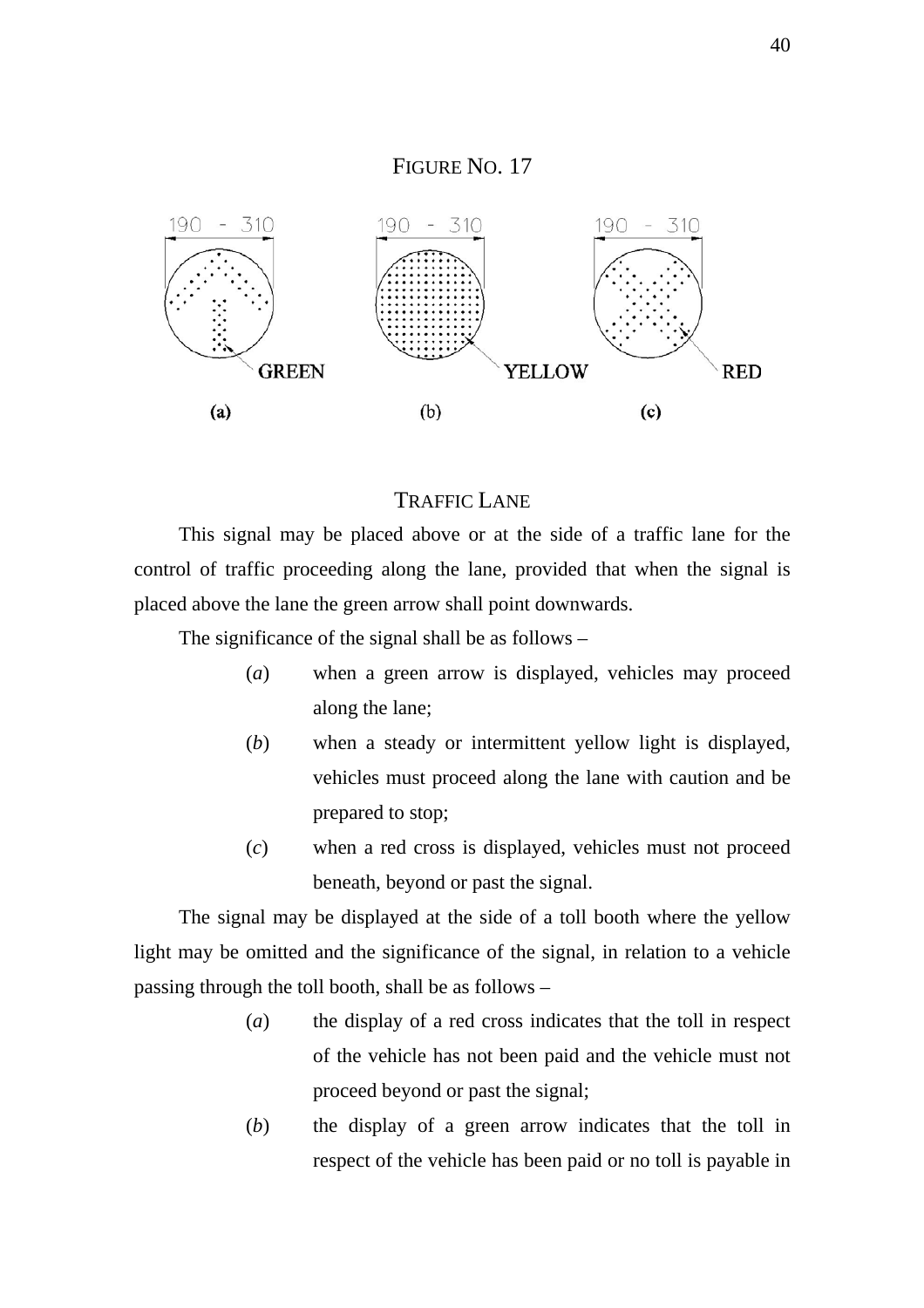respect of the vehicle and the vehicle may proceed beyond or past the signal.

Secretary for Transport and Housing

#### 2007

#### **Explanatory Note**

The object of this Regulation is to provide for the control and regulation of the Tsing Sha Control Area ("Control Area").

2. Part 1 defines certain terms and expressions used in the Regulation.

3. Part 2 provides for the control of traffic in the Control Area, including provisions relating to –

- (*a*) traffic signs, light signals and road markings;
- (*b*) temporary speed limits;
- (*c*) the closure of roads or traffic lanes that lead to a toll booth;
- (*d*) general restrictions and prohibitions;
- (*e*) the carriage of dangerous goods; and
- (*f*) the manner of driving in tunnels.
- 4. Part 3 provides for the carrying out of road works in the Control Area.

5. Part 4 contains provisions relating to the methods of collection of tolls for the use of the toll area in the Control Area and connected matters.

- 6. Part 5 contains provisions relating to  $-$ 
	- (*a*) large vehicles that require permits for passage through the Control Area;
	- (*b*) approvals for driving on closed roads in the Control Area;